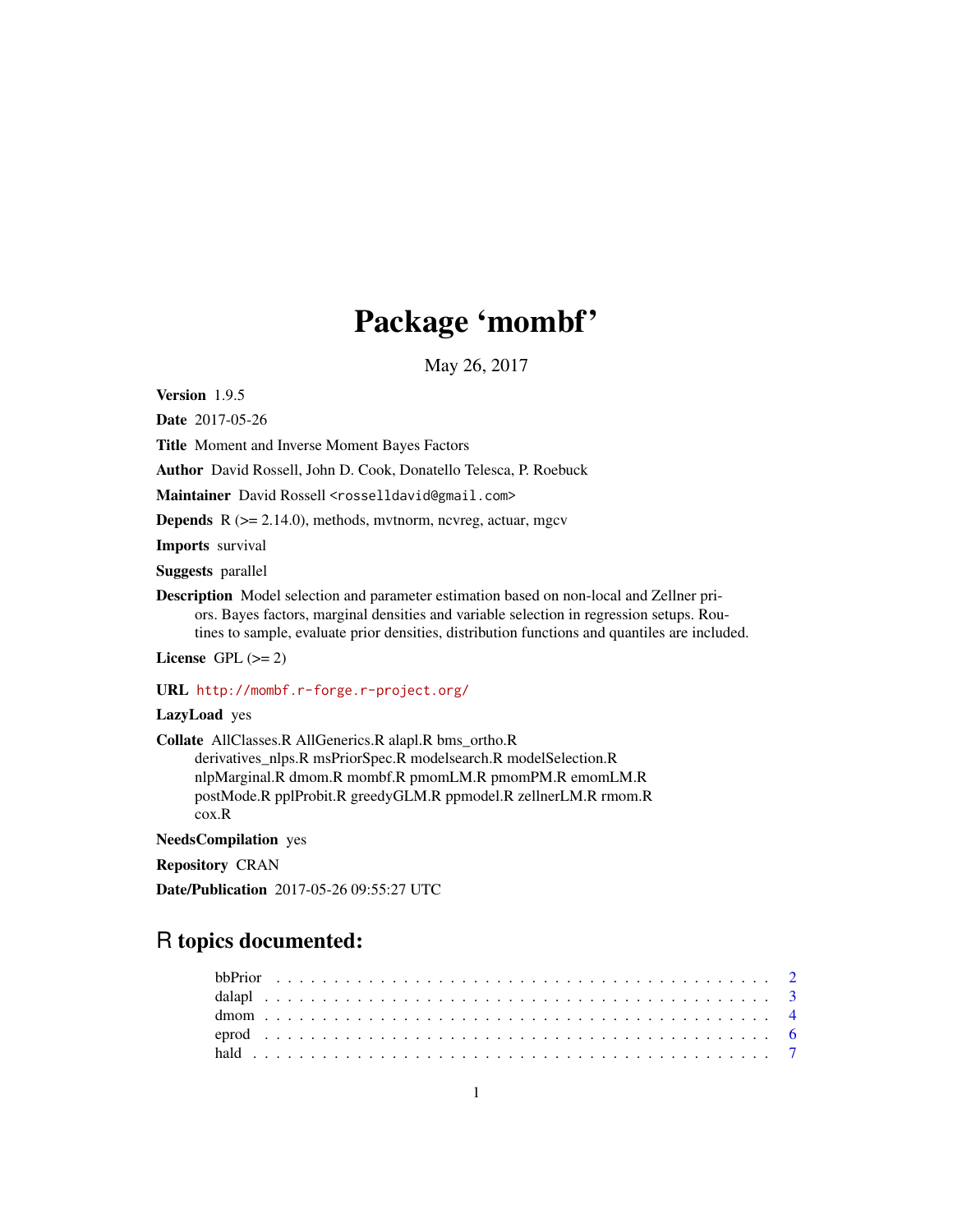#### <span id="page-1-0"></span>2 bbPrior

| Index | 33 |
|-------|----|

bbPrior *Priors on model space for variable selection problems*

# Description

unifPrior implements a uniform prior (equal a priori probability for all models). binomPrior implements a Binomial prior. bbPrior implements a Beta-Binomial prior.

# Usage

unifPrior(sel, logscale = TRUE) binomPrior(sel, prob = 0.5, logscale = TRUE) bbPrior(sel, alpha = 1, beta = 1, logscale =  $TRUE$ )

# Arguments

| sel      | Logical vector indicating which variables are included in the model                                                 |
|----------|---------------------------------------------------------------------------------------------------------------------|
| logscale | Set to TRUE to return the log-prior probability.                                                                    |
| prob     | Success probability for the Binomial prior                                                                          |
| alpha    | First parameter of the Beta-Binomial prior, which is equivalent to specifying a<br>Beta(alpha, beta) prior on prob. |
| beta     | First parameter of the Beta-Binomial prior, which is equivalent to specifying a<br>Beta(alpha, beta) prior on prob. |

# Value

Prior probability of the specified model

# Author(s)

David Rossell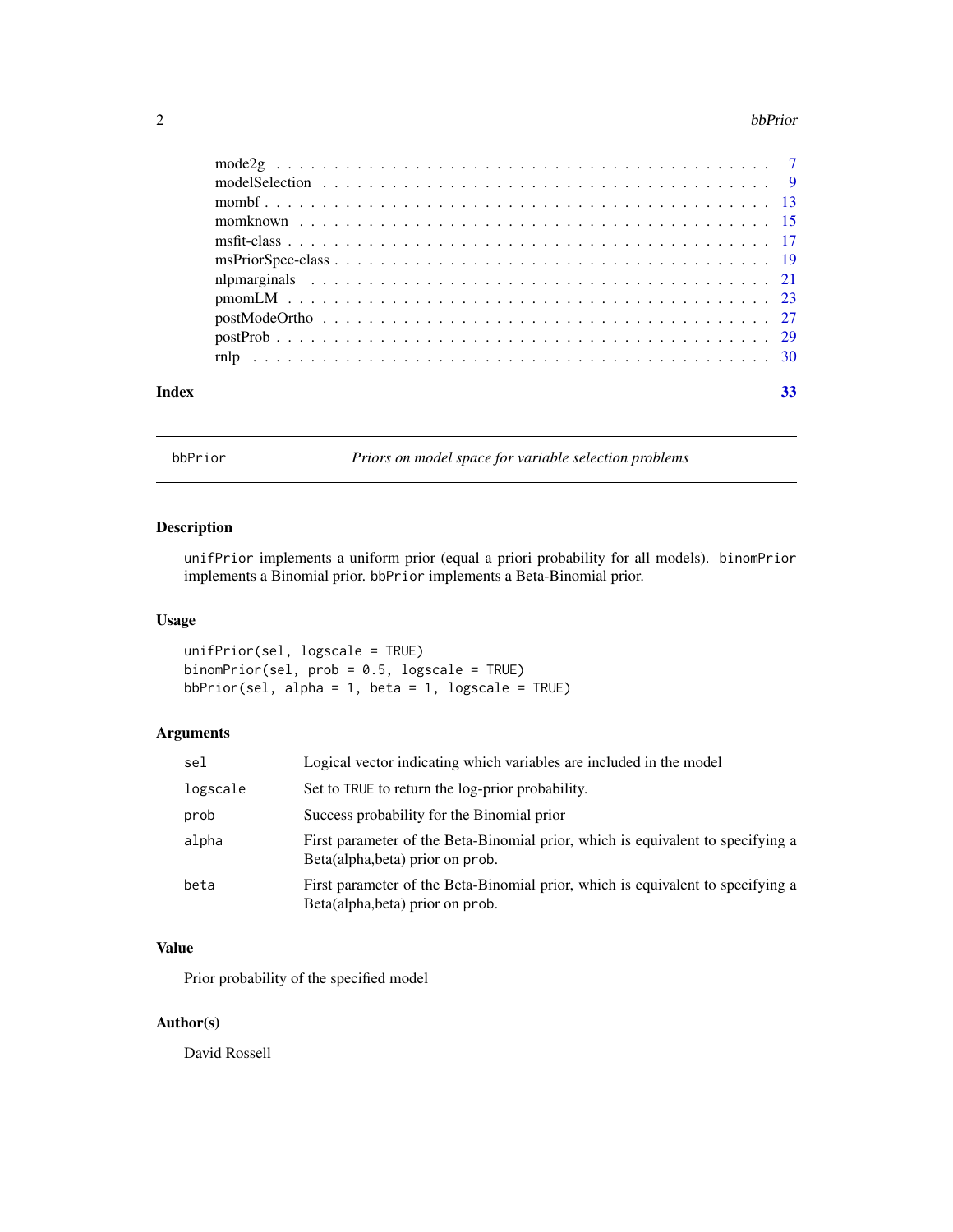#### <span id="page-2-0"></span>dalapl**o** 3

# Examples

```
library(mombf)
sel <- c(TRUE,TRUE,FALSE,FALSE)
unifPrior(sel,logscale=FALSE)
binomPrior(sel,prob=.5,logscale=FALSE)
bbPrior(sel,alpha=1,beta=1,logscale=FALSE)
```
dalapl *Density and random draws from the asymmetric Laplace distribution*

#### Description

dalapl evaluates the probability density function, palapl the cumulative probability function and ralapl generates random draws.

# Usage

```
dalapl(x, th=0, scale=1, alpha=0, logscale=FALSE)
palapl(x, th=0, scale=1, alpha=0)
ralapl(n, th=0, scale=1, alpha=0)
```
#### Arguments

| X        | Vector of values at which to evaluate the pdf/cdf |
|----------|---------------------------------------------------|
| n        | Number of random draws                            |
| th       | Location parameter (mode)                         |
| scale    | Scale parameter (proportional to variance)        |
| alpha    | Asymmetry parameter, must be between -1 and 1     |
| logscale | If TRUE the log-pdf is returned                   |

#### Details

For x<=th the asymmetric Laplace pdf is 0.5\*exp(-abs(th-x)/(sqrt(scale)\*(1+alpha)))/sqrt(scale) and for x>th it is 0.5\*exp(-abs(th-x)/(sqrt(scale)\*(1-alpha)))/sqrt(scale)

# Value

dalapl returns the density function, palapl the cumulative probability, ralapl random draws.

#### Author(s)

David Rossell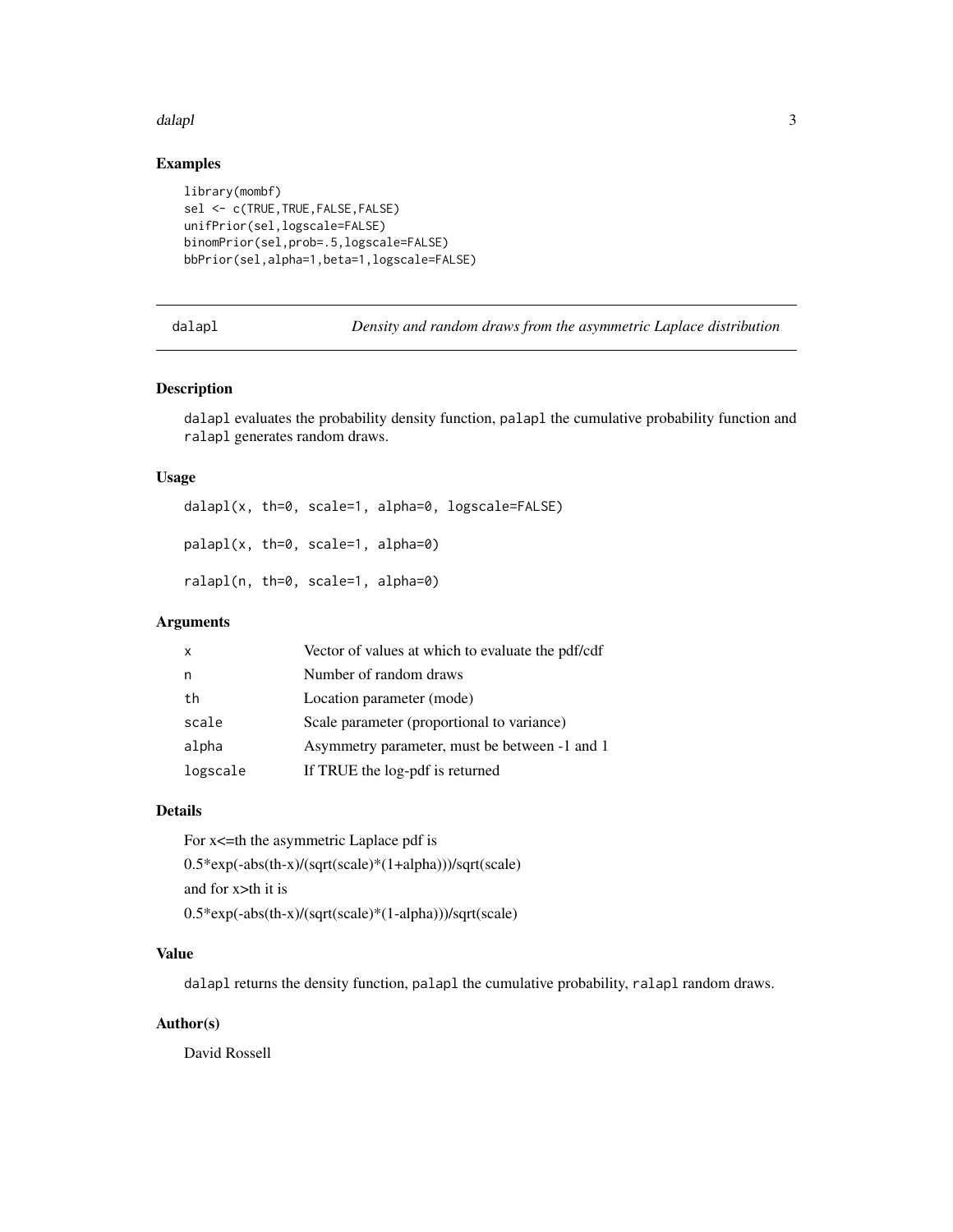4 dmom

#### Examples

```
library(mombf)
e \le - ralapl(n=10^4, th=1, scale=2, alpha=0.5)
thseq <- seq(min(e),max(e),length=1000)
hist(e, main='', breaks=30, prob=TRUE)
lines(thseq, dalapl(thseq, th=1, scale=2, alpha=0.5), col=2)
```
<span id="page-3-1"></span>dmom *Moment prior and inverse moment prior.*

#### <span id="page-3-2"></span>Description

dmom, dimom and demom return the density for the moment, inverse moment and exponential moment priors. pmom, pimom and pemom return the distribution function for the univariate moment, inverse moment and exponential moment priors (respectively). qmom and qimom return the quantiles for the univariate moment and inverse moment priors.

#### Usage

```
dmom(x, tau, a.tau, b.tau, phi=1, r=1, V1, baseDensity='normal', nu=3,
logscale=FALSE, penalty='product')
dimom(x, tau=1, phi=1, V1, logscale=FALSE, penalty='product')
demom(x, tau, a.tau, b.tau, phi=1, logscale=FALSE)
pmom(q, V1 = 1, tau = 1)pimom(q, V1 = 1, tau = 1, nu = 1)pemom(q, tau, a.tau, b.tau)
```
 $qmom(p, V1 = 1, tau = 1)$ qimom(p,  $V1 = 1$ , tau = 1, nu = 1)

| $\mathsf{x}$   | In the univariate setting, x is a vector with the values at which to evaluate the<br>density. In the multivariate setting it is a matrix with an observation in each row. |
|----------------|---------------------------------------------------------------------------------------------------------------------------------------------------------------------------|
| q              | Vector of quantiles.                                                                                                                                                      |
| p              | Vector of probabilities.                                                                                                                                                  |
| V <sub>1</sub> | Scale matrix (ignored if penalty=='product'). Defaults to 1 in univariate set-<br>ting and the identity matrix in the multivariate setting.                               |
| tau            | Prior dispersion parameter is tau*phi. See details.                                                                                                                       |
| a.tau          | If tau is left missing, an Inverse Gamma(a.tau/2,b.tau/2) is placed on tau. In<br>this case d omm and demom return the density marginalized with respect to tau.          |
| b.tau          | See a.tau.                                                                                                                                                                |
| phi            | Prior dispersion parameter is tau*phi. See details.                                                                                                                       |

<span id="page-3-0"></span>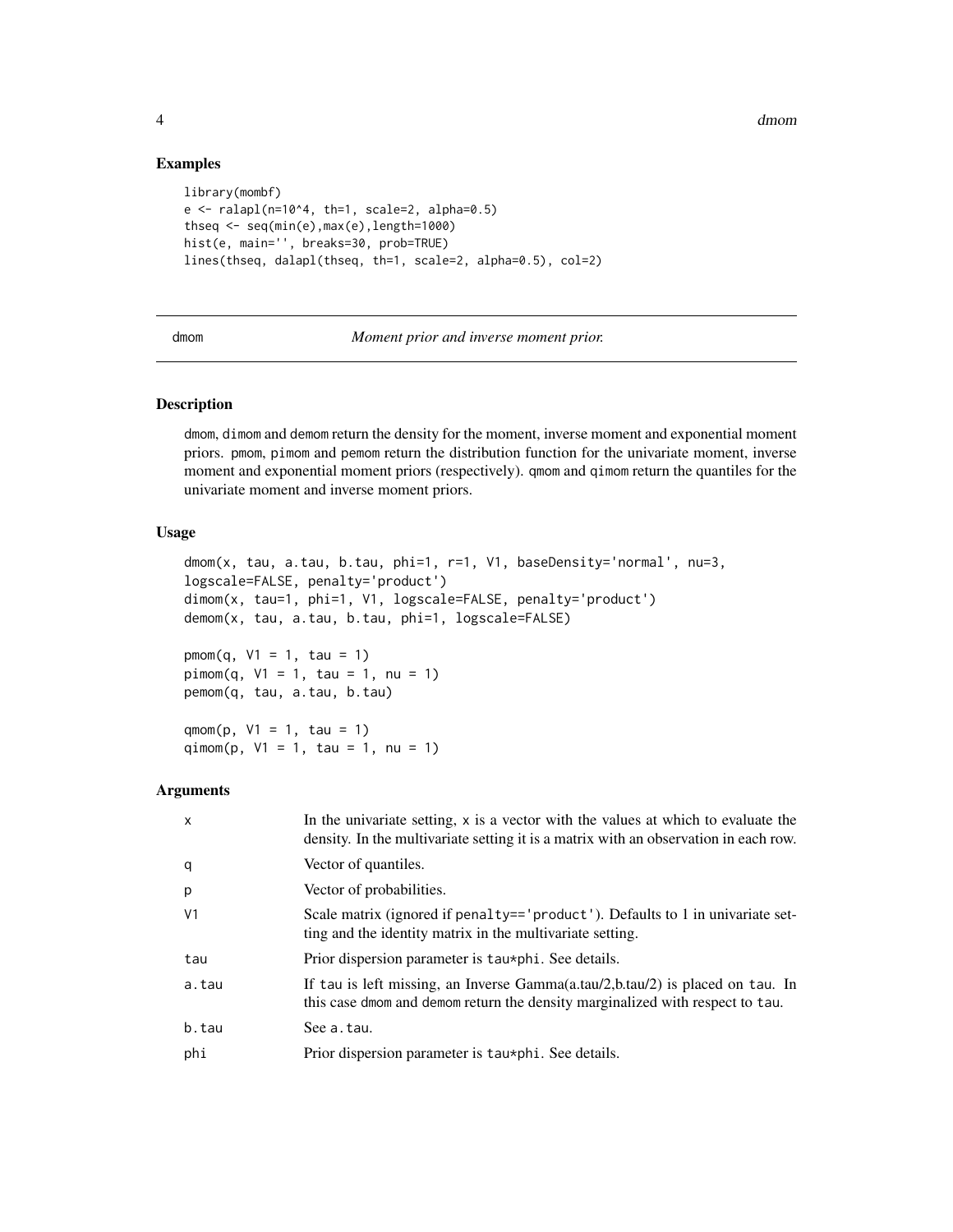#### <span id="page-4-0"></span>dmom 55

| r           | Prior power parameter for MOM prior is $2\star r$                                                                                                                                                                             |
|-------------|-------------------------------------------------------------------------------------------------------------------------------------------------------------------------------------------------------------------------------|
| baseDensity | For baseDensity=='normal' a normal MOM prior is used, for baseDensity=='t'<br>a T MOM prior with nu degrees of freedom is used.                                                                                               |
| nu          | Prior parameter indicating the degrees of freedom for the quadratic T MOM and<br>iMOM prior densities. The tails of the inverse moment prior are proportional to<br>the tails of a multivariate T with nu degrees of freedom. |
| penalty     | penalty=='product' indicates that product MOM/iMOM should be used. penalty=='quadratic'<br>indicates quadratic iMOM. See Details.                                                                                             |
| logscale    | For logscale==TRUE, dimom returns the natural log of the prior density.                                                                                                                                                       |

#### Details

For type=='quadratic' the density is as follows. Define the quadratic form  $q$ (theta)= (thetatheta0)' \* solve(V1) \* (theta-theta0) / (tau\*phi). The normal moment prior density is proportional to q(theta)\*dmvnorm(theta,theta0,tau\*phi\*V1). The T moment prior is proportional to q(theta)\*dmvt(theta,theta0,tau\*phi\*V1,d The inverse moment prior density is proportional to  $q(\theta)$  (-(nu+d)/2)  $*$  exp(-1/q(theta)).

pmom, pimom and qimom use closed-form expressions, while qmom uses nlminb to find quantiles numerically. Only the univariate version is implemented. In this case the product MOM is equivalent to the quadratic MOM. The same happens for the iMOM.

Only the product eMOM prior is implemented.

#### Value

dmom returns the value of the moment prior density. dimom returns the value of the inverse moment prior density.

#### Author(s)

David Rossell

#### References

Johnson V.E., Rossell D. Non-Local Prior Densities for Default Bayesian Hypothesis Tests. Journal of the Royal Statistical Society B, 2010, 72, 143-170.

Johnson V.E., Rossell D. Bayesian model selection in high-dimensional settings. Technical report. 2011

See http://rosselldavid.googlepages.com for technical reports.

#### See Also

[g2mode](#page-6-1) to find the prior mode corresponding to a given g. [mode2g](#page-6-2) to find the g value corresponding to a given prior mode.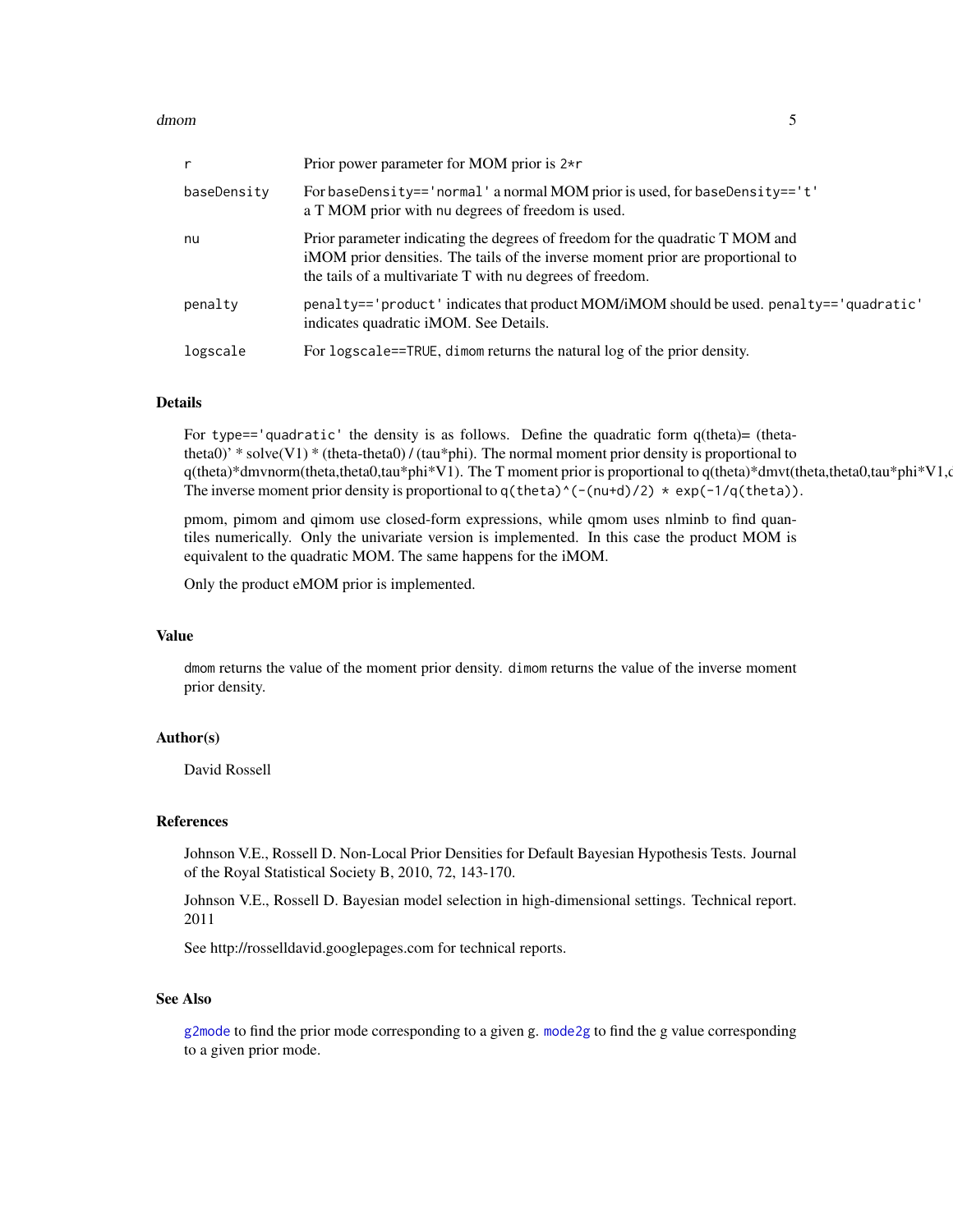<span id="page-5-0"></span>6 eproducer and the second control of the second control of the second control of the second control of the second control of the second control of the second control of the second control of the second control of the seco

#### Examples

```
#evaluate and plot the moment and inverse moment priors
library(mombf)
tau \leq -1thseq <- seq(-3,3,length=1000)
plot(thseq,dmom(thseq,tau=tau),type='l',ylab='Prior density')
lines(thseq,dimom(thseq,tau=tau),lty=2,col=2)
```
eprod *Expectation of a product of powers of Normal or T random variables*

#### Description

Compute the mean of prod(x)^power when x follows T\_dof(mu,sigma) distribution (dof= -1 for multivariate Normal).

#### Usage

eprod(m, S, power = 1, dof =  $-1$ )

# Arguments

| m     | Location parameter                                                                                                                    |
|-------|---------------------------------------------------------------------------------------------------------------------------------------|
| -S    | Scale matrix. For multivariate T with $dof>2$ the covariance is $S*dof/(dof-2)$ . For<br>the multivariate Normal the covariance is S. |
| power | Power that the product is raised to                                                                                                   |
| dof   | Degrees of freedom of the multivariate T. Set to -1 for the multivariate Normal.                                                      |

#### Details

The calculation is based on the computationally efficient approach by Kan (2008).

# Value

Expectation of the above-mentioned product

#### Author(s)

John Cook

## References

Kan R. From moments of sum to moments of product. Journal of Multivariate Analysis 99 (2008), 542-554.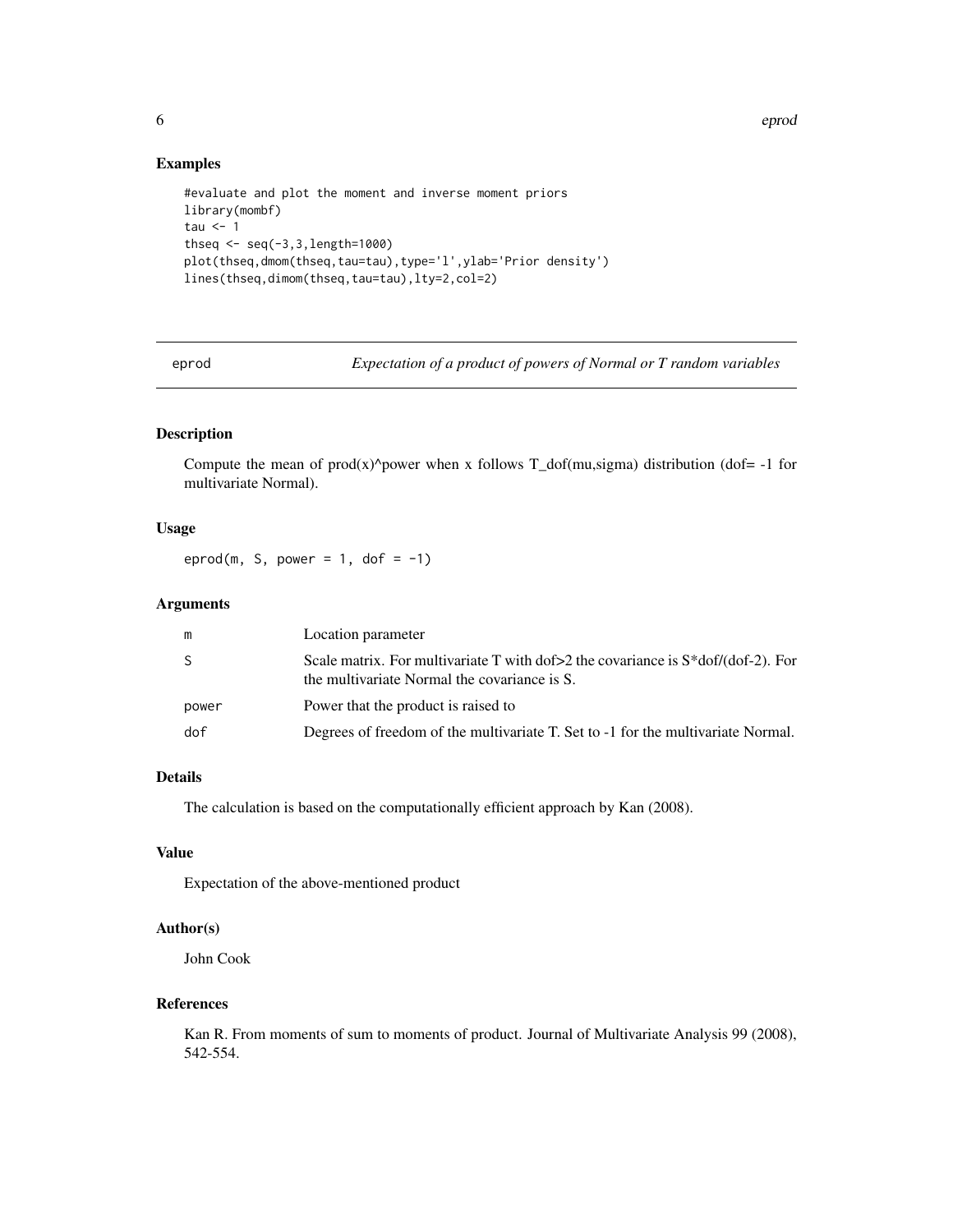<span id="page-6-0"></span>hald **hald** 2008 **7** 

# Examples

#Check easy independence case  $m \leftarrow c(0,3); S \leftarrow matrix(c(2,0,0,1), ncol=2)$ eprod(m, S, power=2) (m[1]^2+S[1][1])\*(m[2]^2+S[2][2])

hald *Hald Data*

#### Description

Montgomery and Peck (1982) illustrated variable selection techniques on the Hald cement data and gave several references to other analysis. The response variable *y* is the *heat evolved* in a cement mix. The four explanatory variables are ingredients of the mix, i.e., x1: *tricalcium aluminate*, x2: *tricalcium silicate*, x3: *tetracalcium alumino ferrite*, x4: *dicalcium silicate*. An important feature of these data is that the variables x1 and x3 are highly correlated (corr(x1,x3)=-0.824), as well as the variables x2 and x4 (with corr(x2,x4)=-0.975). Thus we should expect any subset of  $(x1,x2,x3,x4)$ that includes one variable from highly correlated pair to do as any subset that also includes the other member.

#### Usage

data(hald)

# Format

hald is a matrix with 13 observations (rows) and 5 variables (columns), the first column is the dependent variable. y.hald and x.hald are also availables.

#### Source

Montgomery, D.C., Peck, E.A. (1982) *Introduction to linear regression analysis,* John Wiley, New York.

<span id="page-6-2"></span>mode2g *Moment and inverse moment prior elicitation.*

#### <span id="page-6-1"></span>Description

mode2g finds the g value corresponding to a given prior mode. g2mode finds the prior mode corresponding to a given g value. priorp2g finds the g value giving priorp prior probability to the interval  $(-q,q)$ .

All routines operate in the standardized effect sizes scale.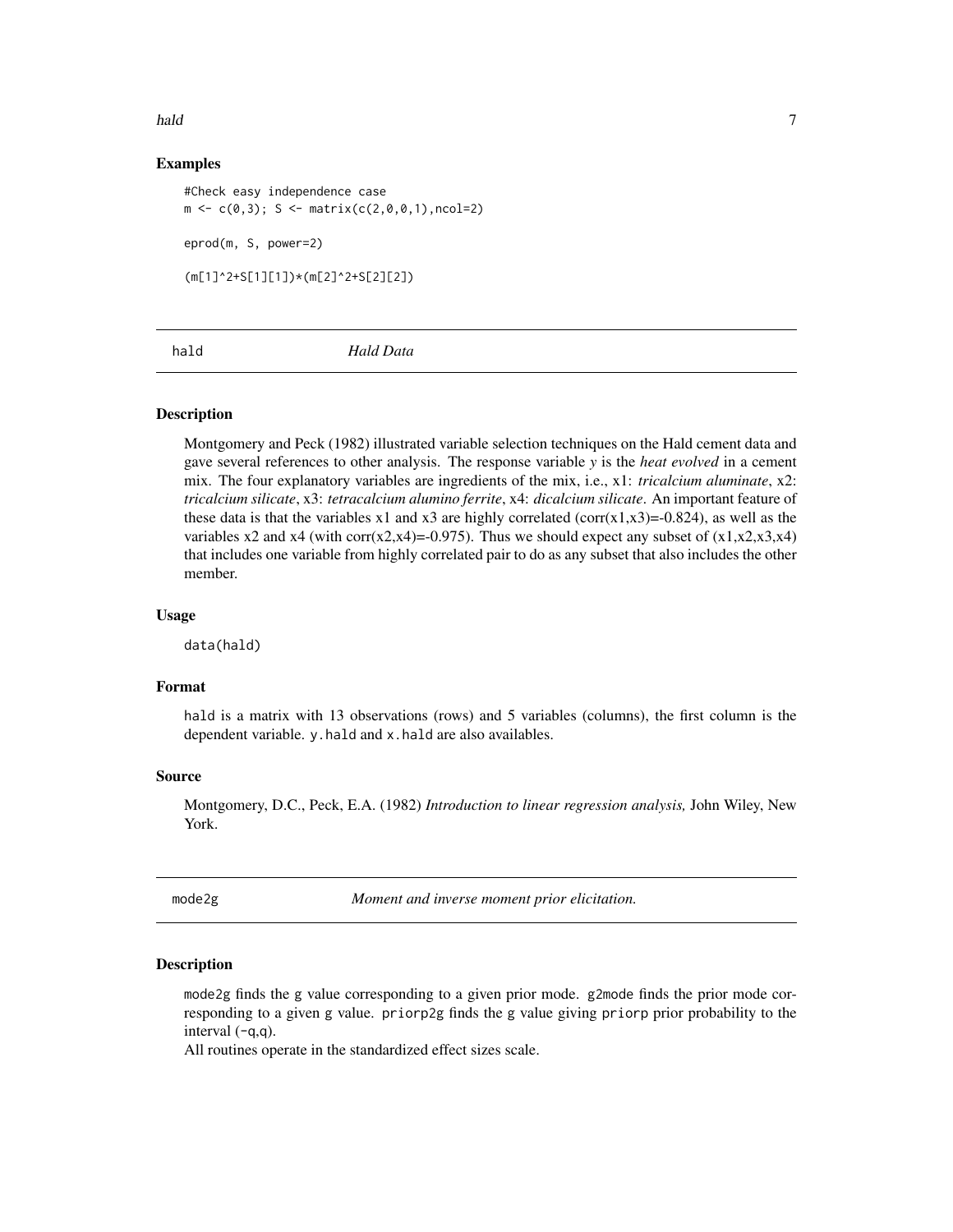#### <span id="page-7-0"></span>Usage

```
mode2g(prior.mode, prior=c("iMom", "normalMom", "tMom"), nu=1, dim=1)
g2mode(g, prior=c("iMom", "normalMom", "tMom"), nu=1, dim=1)
priorp2g(priorp, q, nu=1, prior=c("iMom", "normalMom", "tMom"))
```
# Arguments

| prior.mode | Prior mode for the quadratic form (theta-theta0)' * solve(Sigma) * (theta-theta0)/ $(n * g * signa^2)$ ,<br>where sigma is the dispersion parameter and Sigma is given by the design ma-<br>trix.                                     |
|------------|---------------------------------------------------------------------------------------------------------------------------------------------------------------------------------------------------------------------------------------|
| prior      | prior=='normalMom' does computations for the normal moment prior, prior=='tMom'<br>for the T moment prior, prior=='iMom' does computations for the inverse mo-<br>ment prior. Currently prior=='tMom' is not implemented in priorp2g. |
| nu         | Prior degrees of freedom for the T moment prior or the iMom prior (ignored if<br>prior=='normalMom').                                                                                                                                 |
| dim        | Dimensionality of the parameter, i.e. $\dim = 1$ for univariate, $\dim = 2$ for bivariate<br>and so on.                                                                                                                               |
| g          | Prior parameter. See dimom for details.                                                                                                                                                                                               |
| priorp     | priorp2g returns g giving priorp prior probability to the interval $(-q, q)$ .                                                                                                                                                        |
| q          | priorp2g returns g giving priorp prior probability to the interval $(-q, q)$ .                                                                                                                                                        |
|            |                                                                                                                                                                                                                                       |

# Details

See dmom and dimom for details on the meaning of the prior parameters.

# Value

mode2g returns the value of the prior parameter g matching the given mode.

g2mode returns the prior mode for a given prior parameter g.

priorp2g returns g giving priorp prior probability to the interval (-q,q).

# Author(s)

David Rossell <rosselldavid@gmail.com>

# References

See http://rosselldavid.googlepages.com for technical reports.

# See Also

[dmom](#page-3-1), [dimom](#page-3-2), [mombf](#page-12-1), [imombf](#page-12-2)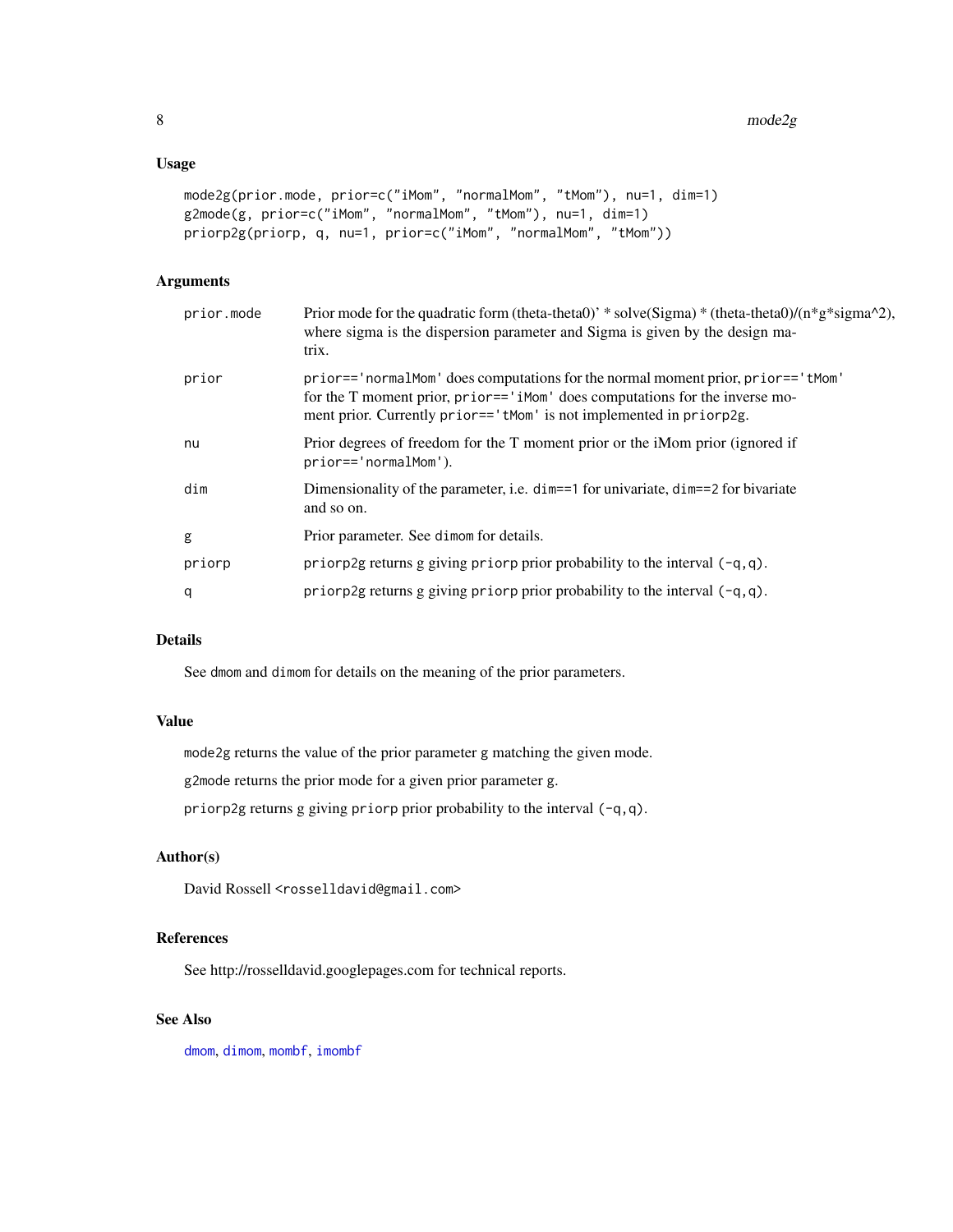# <span id="page-8-0"></span>modelSelection 9

#### Examples

```
#find g value giving a prior mode for (theta/(sigma*n*Sigma))^2 at 0.2^2
data(hald)
lm1 \leftarrow lm(hald[, 1] \sim hall[, 2] + hall[, 3] + hall[, 4] + hall[5]prior.mode <- .2
gmom <- mode2g(prior.mode^2, prior='normalMom')
gtmom <- mode2g(prior.mode^2, prior='tMom', nu=3)
gimom <- mode2g(prior.mode^2, prior='iMom')
gmom
gimom
#find g value giving 0.05 probability to interval (-.2,.2)
priorp <- .05; q <- .2
gmom <- priorp2g(priorp=priorp, q=q, prior='normalMom')
gimom <- priorp2g(priorp=priorp, q=q, prior='iMom')
gmom
gimom
```
<span id="page-8-1"></span>modelSelection *Bayesian variable selection for linear models via non-local priors.*

#### **Description**

Bayesian model selection for linear, asymmetric linear, median and quantile regression under nonlocal or Zellner priors. p»n can be handled.

modelSelection enumerates all models when feasible and uses a Gibbs scheme otherwise. See rnlp for posterior samples for the coefficients.

modelsearchBlockDiag seeks the highest posterior probability model using an iterative block search.

#### Usage

```
modelSelection(y, x, center=TRUE, scale=TRUE,
enumerate= ifelse(ncol(x)<15,TRUE,FALSE),
includevars=rep(FALSE,ncol(x)),
maxvars = ncol(x),
niter=10^4, thinning=1,
burnin=round(niter/10), family='normal', priorCoef=momprior(tau=0.348),
priorDelta=modelbbprior(alpha.p=1,beta.p=1),
priorVar=igprior(alpha=.01,lambda=.01),
priorSkew=momprior(tau=0.348), phi, deltaini=rep(FALSE,ncol(x)),
initSearch='greedy', method='auto', hess='asymp', optimMethod='CDA',
B=10^5, verbose=TRUE)
modelsearchBlockDiag(y, x, priorCoef=momprior(tau=0.348),
priorDelta=modelbbprior(1,1), priorVar=igprior(0.01,0.01),
blocksize=10, maxiter=10, maxvars=100, maxlogmargdrop=20,
maxenum=10, verbose=TRUE)
```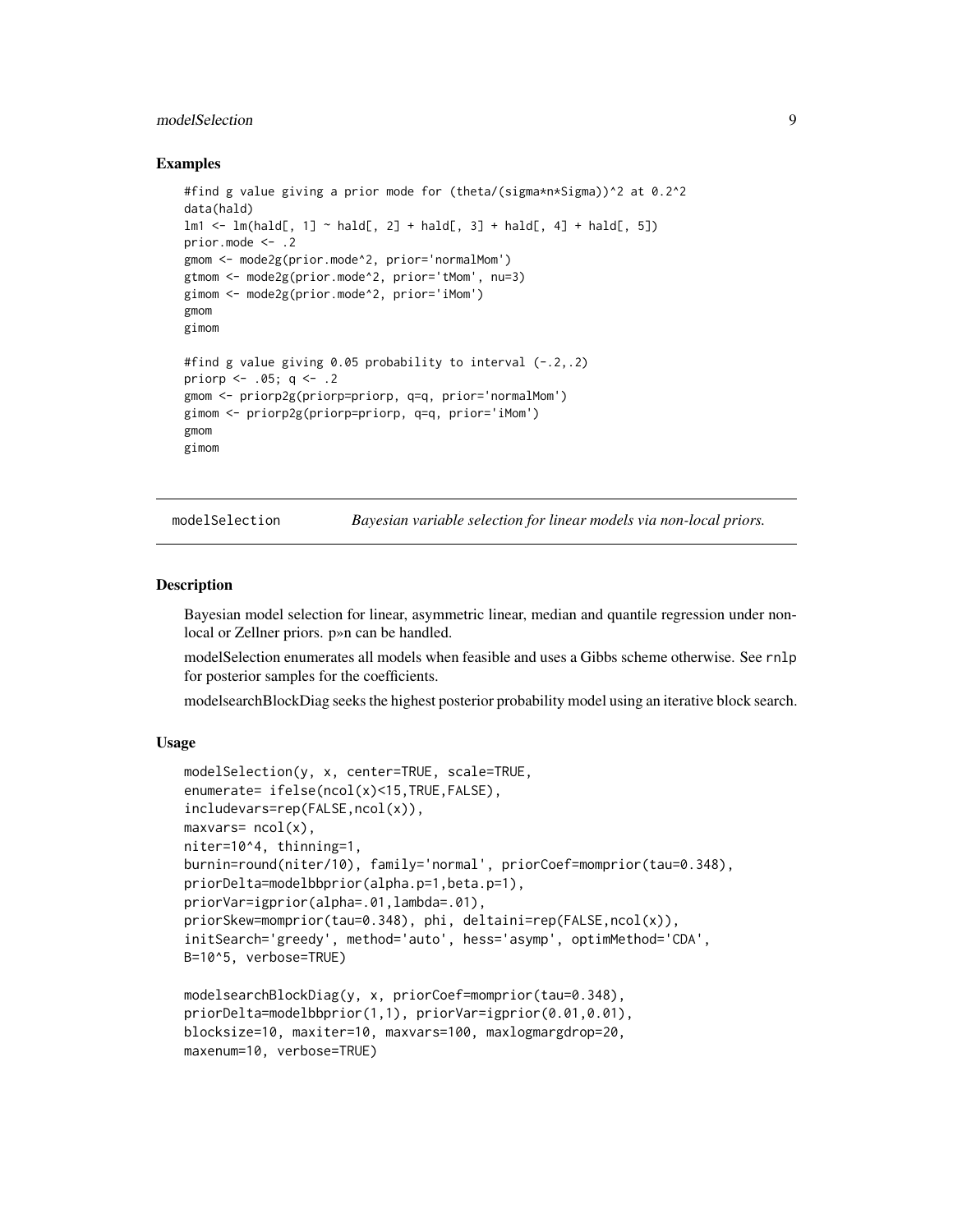| у           | Vector with observed responses                                                                                                                                                                                                                                                                             |
|-------------|------------------------------------------------------------------------------------------------------------------------------------------------------------------------------------------------------------------------------------------------------------------------------------------------------------|
| x           | Design matrix with all potential predictors                                                                                                                                                                                                                                                                |
| center      | If TRUE, y and x are centered to have zero mean, therefore eliminating the need<br>to include an intercept term in x                                                                                                                                                                                       |
| scale       | If TRUE, y and columns in x are scaled to have standard deviation1                                                                                                                                                                                                                                         |
| enumerate   | If TRUE all models with up to maxvars are enumerated, else Gibbs sampling is<br>used to explore the model space                                                                                                                                                                                            |
| includevars | Logical vector of length $ncol(x)$ indicating variables that should always be in-<br>cluded in the model, i.e. variable selection is not performed for these variables                                                                                                                                     |
| maxvars     | When enumerate==TRUE only models with up to maxvars variables enumer-<br>ated. In modelsearchBlockDiag a sequence of models is defined from 1 up to<br>maxvars                                                                                                                                             |
| niter       | Number of Gibbs sampling iterations                                                                                                                                                                                                                                                                        |
| thinning    | MCMC thinning factor, i.e. only one out of each thinning iterations are re-<br>ported. Defaults to thinning=1, i.e. no thinning                                                                                                                                                                            |
| burnin      | Number of burn-in MCMC iterations. Defaults to .1*niter. Set to 0 for no<br>burn-in                                                                                                                                                                                                                        |
| family      | Residual distribution. Possible values are 'normal','twopiecenormal','laplace',<br>'twopiecelaplace', or 'auto'. For the latter the residual distribution is inferred<br>from the data. 'laplace' corresponds to median regression and 'twopiecelaplace'<br>to quantile regression. See argument priorSkew |
| priorCoef   | Prior on coefficients, created by momprior, imomprior, emomprior or zellnerprior.<br>Prior dispersion is on coefficients/sqrt(scale) for Normal and two-piece Normal,<br>and on coefficients/sqrt(2*scale) for Laplace and two-piece Laplace.                                                              |
| priorDelta  | Prior on model space. Use modelbbprior () for Beta-Binomial prior, modelbinomprior (p)<br>for Binomial prior with prior inclusion probability p, or modelunifprior () for<br>Uniform prior                                                                                                                 |
| priorVar    | Inverse gamma prior on scale parameter, created by igprior (). For Normal variance=scale, for La<br>variance=2*scale.                                                                                                                                                                                      |
| priorSkew   | Either a fixed value for tanh(alpha) where alpha is the asymmetry parameter or<br>a prior on tanh(alpha). For family=='twopiecelaplace' setting alpha=a is<br>equivalent to performing quantile regression for the quantile $(1+a)/2$ . Ignored if<br>family is 'normal' or 'laplace'.                     |
| phi         | Residual variance. Typically this is unknown and therefore left missing. If<br>specified argument priorVar is ignored                                                                                                                                                                                      |
| deltaini    | Logical vector of length $ncol(x)$ indicating which coefficients should be ini-<br>tialized to be non-zero. Defaults to all variables being excluded from the model                                                                                                                                        |
| initSearch  | Algorithm to refine deltaini. initSearch=='greedy' uses a greedy Gibbs<br>sampling search. initSearch=='SCAD' sets deltaini to the non-zero elements<br>in a SCAD fit with cross-validated regularization parameter. in it Search=='none'<br>leaves deltaini unmodified                                    |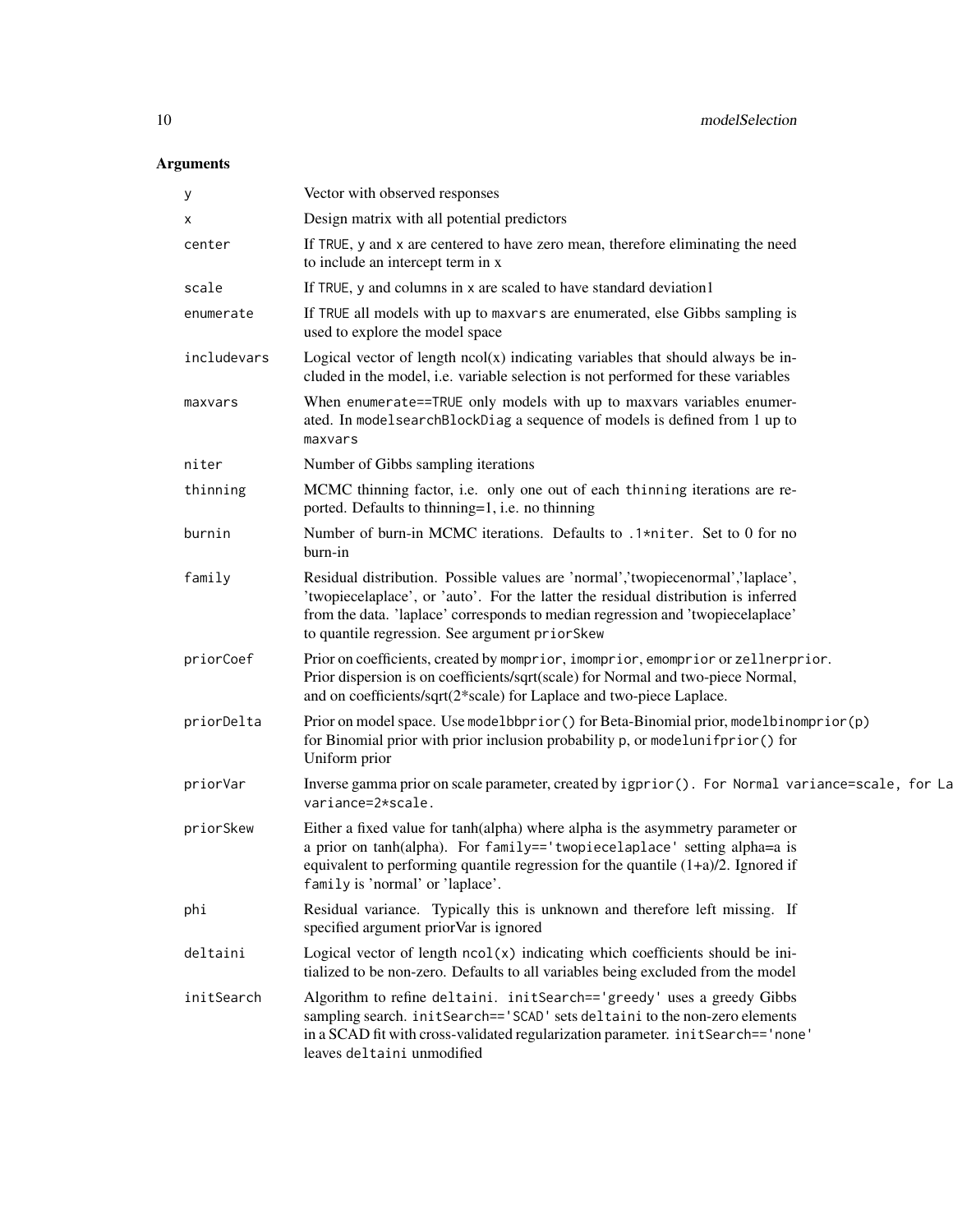| method         | Method to compute marginal likelihood. The default is to used closed-form ex-<br>pressions whenever possible (only available for pMOM priors with up to 15<br>covariates) and Laplace approximations otherwise. method=='Laplace' for<br>Laplace approx, method=='plugin' for BIC-type approximation, method=='MC'<br>for Importance Sampling, method=='Hybrid' for Hybrid Laplace-IS (only avail-<br>able for piMOM prior). See Details. |
|----------------|-------------------------------------------------------------------------------------------------------------------------------------------------------------------------------------------------------------------------------------------------------------------------------------------------------------------------------------------------------------------------------------------------------------------------------------------|
| hess           | Method to estimat the hessian in the Laplace approximation to the integrated<br>likelihood under Laplace or asymmetric Laplace errors. When hess=='asymp'<br>the asymptotic hessian is used, hess=='asympDiagAdj' a diagonal adjustment is<br>applied (see Rossell and Rubio for details).                                                                                                                                                |
| optimMethod    | Algorithm to maximize objective function when method== $\text{Laplace}$ or method== $\text{MC}$ .<br>optimMethod=='LMA' uses modified Newton-Raphson algorithm, 'CDA' coor-<br>dinate descent algorithm                                                                                                                                                                                                                                   |
| B              | Number of samples to use in Importance Sampling scheme. Ignored if method=='Laplace'                                                                                                                                                                                                                                                                                                                                                      |
| verbose        | Set verbose==TRUE to print iteration progress                                                                                                                                                                                                                                                                                                                                                                                             |
| blocksize      | Maximum number of variables in a block. Careful, the cost of the algorithm is<br>of order 2^blocksize                                                                                                                                                                                                                                                                                                                                     |
| maxiter        | Maximum number of iterations, each iteration includes a screening pass to add<br>and subtract variables                                                                                                                                                                                                                                                                                                                                   |
| maxlogmargdrop | Stop the sequence of models when the drop in $log p(y \mid model)$ is greater than<br>maxlogmargdrop. This option avoids spending unnecessary time exploring overly<br>large models                                                                                                                                                                                                                                                       |
| maxenum        | If the posterior mode found has less than maxenum variables then do a full enu-<br>meration of all its submodels                                                                                                                                                                                                                                                                                                                          |

# Details

Let delta be the vector indicating inclusion/exclusion of each column of x in the model. The Gibbs algorithm sequentially samples from the posterior of each element in delta conditional on all the remaining elements in delta and the data. To do this it is necessary to evaluate the marginal likelihood for any given model. These have closed-form expression for the MOM prior, but for models with >15 variables these are expensive to compute and Laplace approximations are used instead (for the residual variance a log change of variables is used, which improves the approximation). For other priors closed forms are not available, so by default Laplace approximations are used. For the iMOM prior we also implement a Hybrid Laplace-IS which uses a Laplace approximation to evaluate the integral wrt beta and integrates wrt phi (residual variance) numerically.

It should be noted that Laplace approximations tend to under-estimate the marginal densities when the MLE for some parameter is very close to 0. That is, it tends to be conservative in the sense of excluding more variables from the model than an exact calculation would.

Finally, method=='plugin' provides a BIC-type approximation that is faster than exact or Laplace methods, at the expense of some accuracy. In non-sparse situations where models with many variables have large posterior probability method=='plugin' can be substantially faster.

For more details on the methods used to compute marginal densities see Johnson & Rossell (2012).

modelsearchBlockDiag uses the block search method described in Papaspiliopoulos & Rossell. Briefly, spectral clustering is run on X'X to cluster variables into blocks of blocksize and subsequently the Coolblock algorithm is used to define a sequence of models of increasing size. The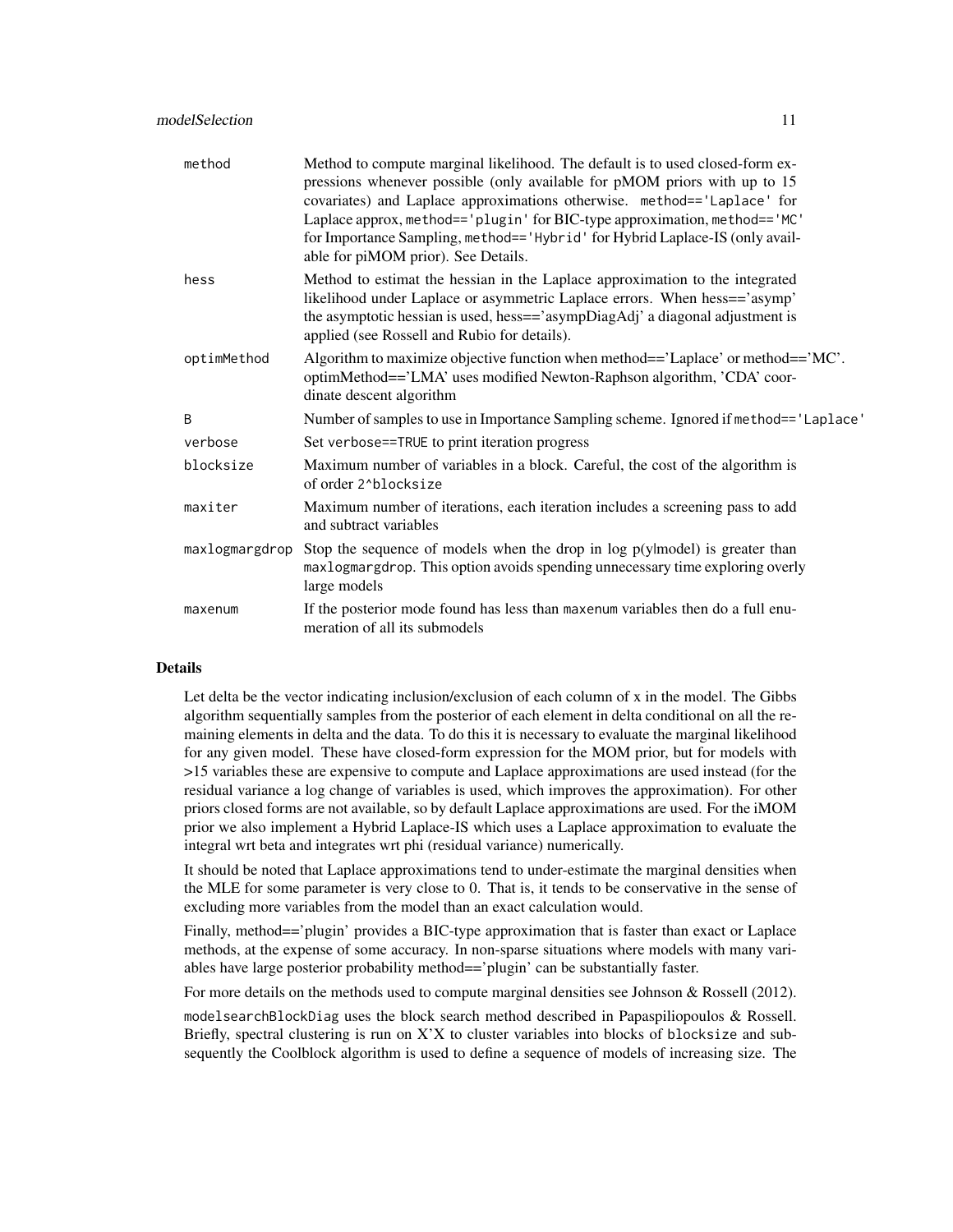<span id="page-11-0"></span>exact integrated likelihood is evaluated for all models in this path, the best model chosen, and the scheme iteratively repeated to add and drop variables until convergence.

#### Value

Object of class msfit, which extends a list with elements

| postSample | matrix with posterior samples for the model indicator. $postSample[i, j] == 1$<br>indicates that variable <i>j</i> was included in the model in the MCMC iteration <i>i</i>                                                        |
|------------|------------------------------------------------------------------------------------------------------------------------------------------------------------------------------------------------------------------------------------|
| postOther  | postother returns posterior samples for parameters other than the model in-<br>dicator, i.e. basically hyper-parameters. If hyper-parameters were fixed in the<br>model specification, post0ther will be empty.                    |
| margpp     | Marginal posterior probability for inclusion of each covariate. This is computed<br>by averaging marginal post prob for inclusion in each Gibbs iteration, which is<br>much more accurate than simply taking colMeans (postSample) |

| postMode     | Model with highest posterior probability amongst all those visited                  |
|--------------|-------------------------------------------------------------------------------------|
| postModeProb | Unnormalized posterior prob of posterior mode (log scale)                           |
| postProb     | Unnormalized posterior prob of each visited model (log scale)                       |
| coef         | Estimated coefficients (via posterior mode) for highest posterior probability model |

#### Author(s)

.

David Rossell

# References

Johnson V.E., Rossell D. Non-Local Prior Densities for Default Bayesian Hypothesis Tests. Journal of the Royal Statistical Society B, 2010, 72, 143-170.

Johnson V.E., Rossell D. Bayesian model selection in high-dimensional settings. Journal of the American Statistical Association, 2012, 107, 649-660.

Papaspiliopoulos O., Rossell, D. Scalable Bayesian variable selection and model averaging under block orthogonal design. 2016

Rossell D., Rubio F.J. Tractable Bayesian variable selection: beyond normality. 2016

#### See Also

[msfit-class](#page-16-1) for details on the output. [postProb](#page-28-1) to obtain posterior model probabilities. [rnlp](#page-29-1) to obtain posterior samples for the coefficients. [nlpMarginal](#page-20-1) to compute marginal densities for a given model.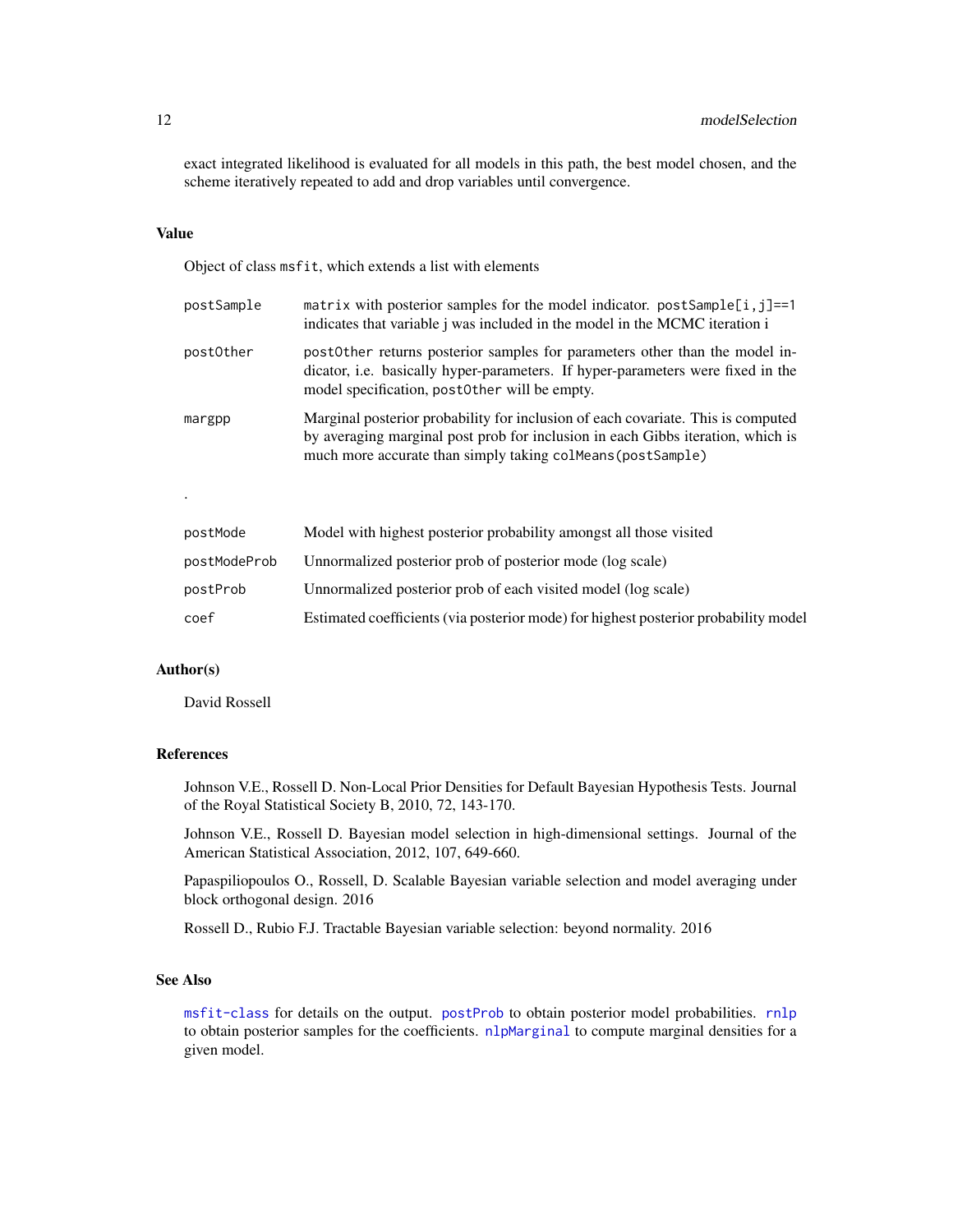#### <span id="page-12-0"></span> $mombf$  13

#### Examples

```
#Simulate data
x \le matrix(rnorm(100*3), nrow=100, ncol=3)
theta \leq matrix(c(1,1,0), ncol=1)
y <- x %*% theta + rnorm(100)
#Specify prior parameters
priorCoef <- imomprior(tau=1)
priorDelta <- modelunifprior()
priorVar <- igprior(alpha=.01,lambda=.01)
#Alternative prior for model space: 0.5 prior prob for including any covariate
priorDelta <- modelbinomprior(p=0.5)
#Alternative prior for model space: Beta hyper-prior for prob of inclusion
priorDelta <- modelbbprior(alpha.p=1,beta.p=1)
#Model selection
fit1 <- modelSelection(y=y, x=x, center=FALSE, scale=FALSE, niter=10^2,
priorCoef=priorCoef, priorDelta=priorDelta, priorVar=priorVar, phi=1,
method='Laplace')
fit1$postMode
fit1$margpp
postProb(fit1)
```
<span id="page-12-1"></span>

mombf *Moment and inverse moment Bayes factors for linear models.*

#### <span id="page-12-2"></span>Description

mombf computes moment Bayes factors to test whether a subset of regression coefficients are equal to some user-specified value. imombf computes inverse moment Bayes factors. zellnerbf computes Bayes factors based on the Zellner-Siow prior (used to build the moment prior).

#### Usage

```
mombf(lm1, coef, g, prior.mode, baseDensity='normal', nu=3, theta0,
logbf=FALSE, B=10^5)
imombf(lm1, coef, g, prior.mode, nu = 1, theta0 , method='adapt',
nquant=100, B = 10^5)
```

| lm1  | Linear model fit, as returned by 1m1.                                                                                                                   |
|------|---------------------------------------------------------------------------------------------------------------------------------------------------------|
| coef | Vector with indexes of coefficients to be tested. e.g. coef== $c(2,3)$ and the ta0== $c(0,0)$<br>tests $\text{coef}(1m1)[2] = \text{coef}(1m1)[3] = 0.$ |
| g    | Vector with prior parameter values. See dmom and dimom for details.                                                                                     |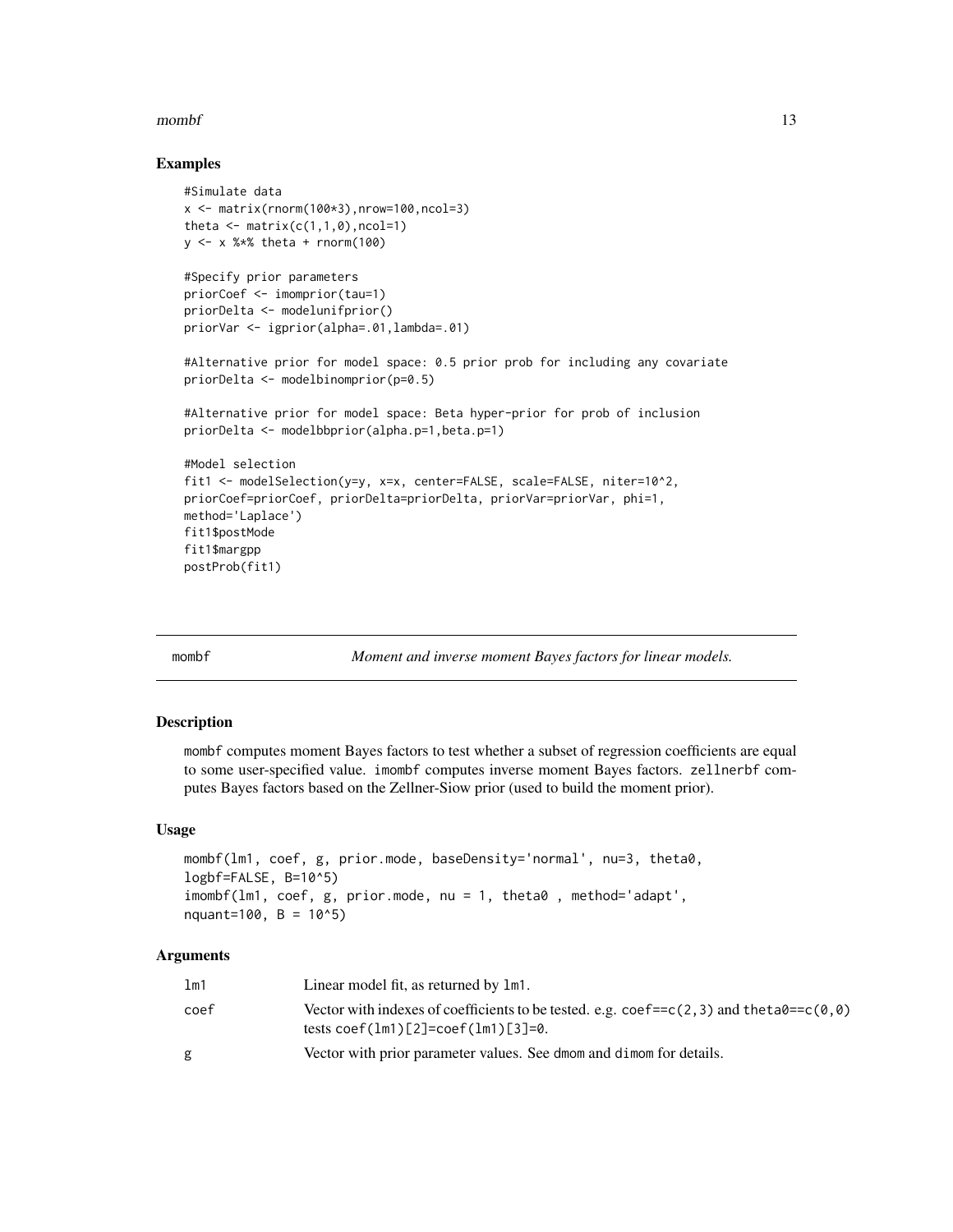| prior.mode  | If specified, g is determined by calling g2mode.                                                                                                                                                                                                                                                                                                            |
|-------------|-------------------------------------------------------------------------------------------------------------------------------------------------------------------------------------------------------------------------------------------------------------------------------------------------------------------------------------------------------------|
| baseDensity | Density upon which the Mom prior is based. baseDensity== $\text{'normal'}$ results<br>in the normal Mom prior, baseDensity== $'t'$ in the t Mom prior with nu de-<br>grees of freedom.                                                                                                                                                                      |
| nu          | For mombf, nu specifies the degrees of freedom of the t Mom prior. It is ignored<br>unless baseDensity== $'t'.$ nu defaults to 3. For imombf, nu specifies the de-<br>grees of freedom for the inverse moment prior (see dimom for details). Defaults<br>to nu=1, which Cauchy-like tails.                                                                  |
| theta0      | Null value for the regression coefficients. Defaults to 0.                                                                                                                                                                                                                                                                                                  |
| logbf       | If logbf==TRUE the natural logarithm of the Bayes factor is returned.                                                                                                                                                                                                                                                                                       |
| method      | Numerical integration method to compute the bivariate integral (only used by<br>imombf). For method=='adapt', the inner integral is evaluated (via integrate)<br>at a series of nquant quantiles of the residual variance posterior distribution, and<br>then averaged as described in Johnson (1992). Set method== 'MC' to use Monte<br>Carlo integration. |
| nquant      | Number of quantiles at which to evaluate the integral for known sigma. Only<br>used if method=='adapt'.                                                                                                                                                                                                                                                     |
| B           | Number of Monte Carlo samples to estimate the T Mom and the inverse moment<br>Bayes factor. Only used in mombf if baseDensity=='t'. Only used in imombf<br>$if$ method== $'MC'.$                                                                                                                                                                            |

#### Details

These functions actually call momunknown and imomunknown, but they have a simpler interface. See dmom and dimom for details on the moment and inverse moment priors. The Zellner-Siow g-prior is given by dmvnorm(theta,theta0,n\*g\*V1).

# Value

mombf returns the moment Bayes factor to compare the model where theta!=theta0 with the null model where theta==theta0. Large values favor the alternative model; small values favor the null. imombf returns inverse moment Bayes factors. zellnerbf returns Bayes factors based on the Zellner-Siow g-prior.

# Author(s)

David Rossell

# References

See http://rosselldavid.googlepages.com for technical reports. For details on the quantile integration, see Johnson, V.E. A Technique for Estimating Marginal Posterior Densities in Hierarchical Models Using Mixtures of Conditional Densities. Journal of the American Statistical Association, Vol. 87, No. 419. (Sep., 1992), pp. 852-860.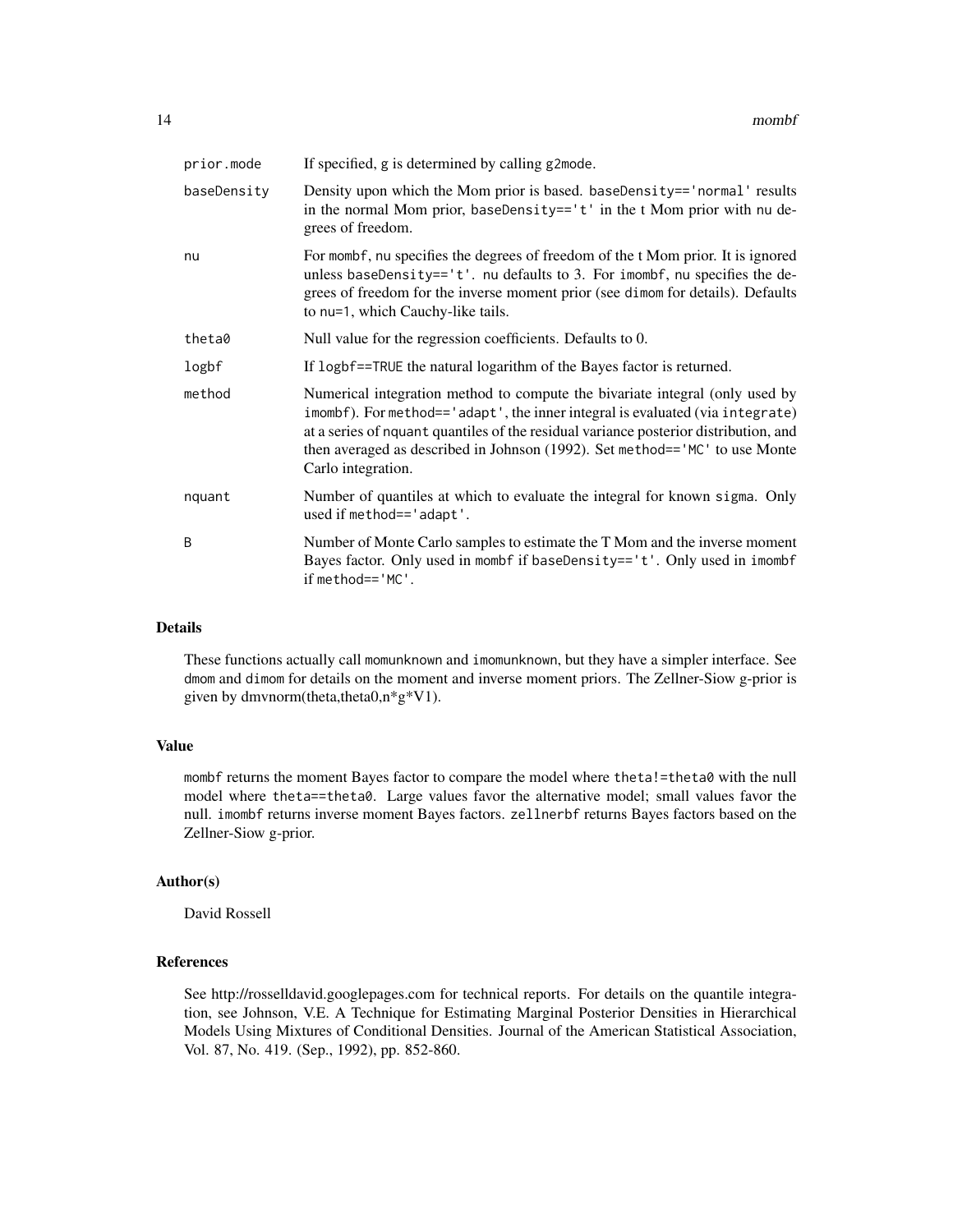#### <span id="page-14-0"></span>momknown and the contract of the contract of the contract of the contract of the contract of the contract of the contract of the contract of the contract of the contract of the contract of the contract of the contract of t

#### See Also

[momunknown](#page-14-1), [imomunknown](#page-14-1) and [zbfunknown](#page-14-1) for another interface to compute Bayes factors. [momknown](#page-14-2), [imomknown](#page-14-1) and [zbfknown](#page-14-1) to compute Bayes factors assuming that the dispersion parameter is known, and for approximate Bayes factors for GLMs. [mode2g](#page-6-2) for prior elicitation.

#### Examples

```
##compute Bayes factor for Hald's data
data(hald)
lm1 < - lm(hald[,1] ~ - hald[,2] ~ + hald[,3] ~ + hald[,4] ~ + hald[,5]# Set g so that prior mode for standardized effect size is at 0.2
prior.mode \leq -2^2V <- summary(lm1)$cov.unscaled
gmom <- mode2g(prior.mode,prior='normalMom')
gimom <- mode2g(prior.mode,prior='iMom')
# Set g so that interval (-0.2,0.2) has 5% prior probability
# (in standardized effect size scale)
priorp <- .05; q <- .2
gmom <- c(gmom,priorp2g(priorp=priorp,q=q,prior='normalMom'))
gimom <- c(gmom,priorp2g(priorp=priorp,q=q,prior='iMom'))
mombf(lm1,coef=2,g=gmom) #moment BF
imombf(lm1,coef=2,g=gimom,B=10^5) #inverse moment BF
```

```
zellnerbf(lm1,coef=2,g=1) #BF based on Zellner's g-prior
```
<span id="page-14-2"></span>momknown *Bayes factors for moment, inverse moment and Zellner-Siow g-prior.*

#### <span id="page-14-1"></span>**Description**

momknown and momunknown compute moment Bayes factors for linear models when sigma^2 is known and unknown, respectively. The functions can also be used to compute approximate Bayes factors for generalized linear models and other settings. imomknown, imomunknown compute inverse moment Bayes factors. zbfknown, zbfunknown compute Bayes factors based on the Zellner-Siow g-prior.

#### Usage

momknown(theta1hat, V1, n, g = 1, theta0, sigma, logbf = FALSE) momunknown(theta1hat, V1, n, nuisance.theta, g = 1, theta0, ssr, logbf = FALSE) imomknown(thetalhat, V1, n, nuisance.theta,  $g = 1$ , nu = 1, theta $\theta$ , sigma, method='adapt', B=10^5) imomunknown(theta1hat, V1, n, nuisance.theta,  $g = 1$ , nu = 1, theta0, ssr, method='adapt', nquant =  $100$ , B =  $10^5$ )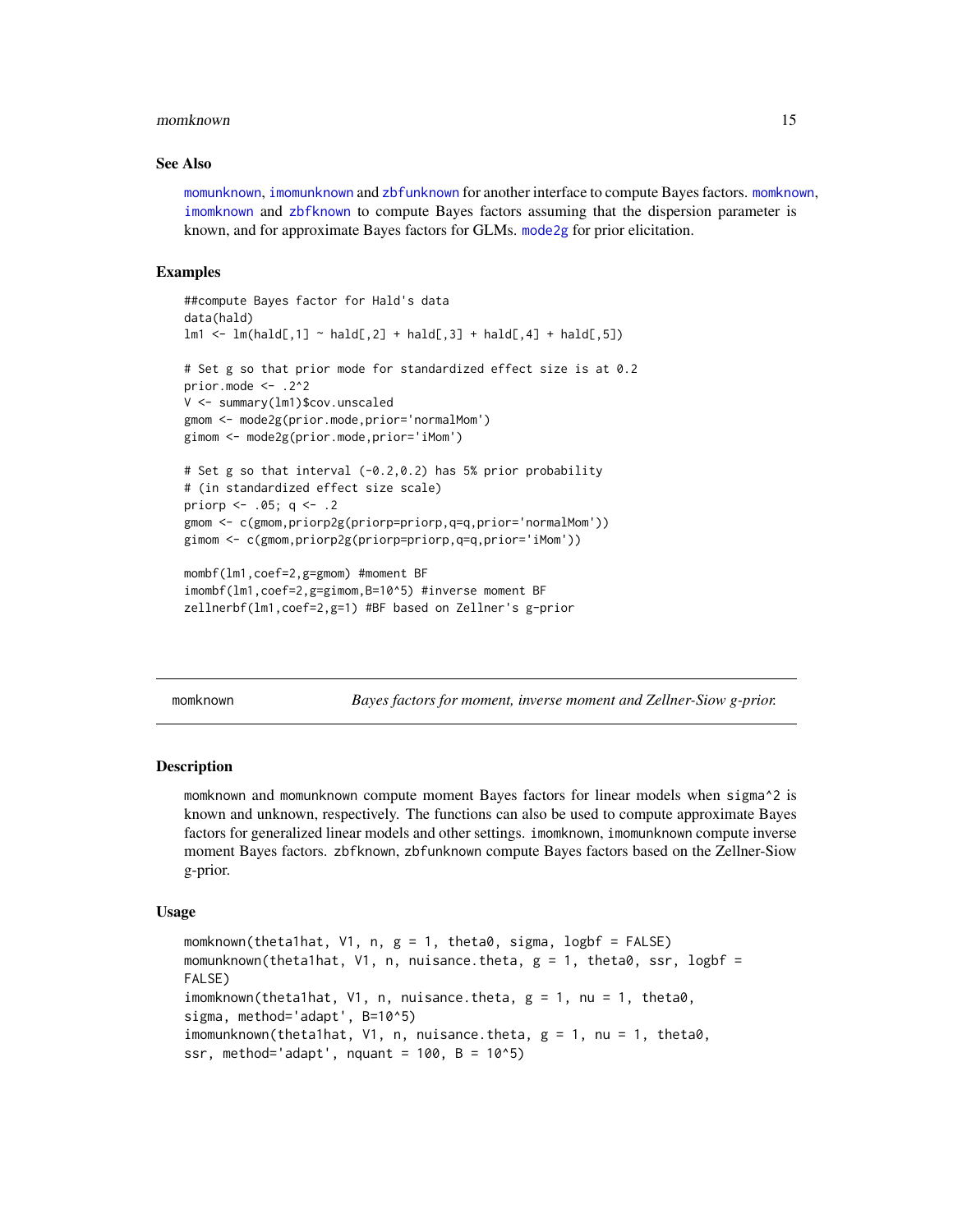```
zbfknown(theta1hat, V1, n, g = 1, theta0, sigma, logbf = FALSE)
zbfunknown(theta1hat, V1, n, nuisance.theta, g = 1, theta0, ssr, logbf =
FALSE)
```
# Arguments

| theta1hat | Vector with regression coefficients estimates.                                                                                                                                                                                                                                                                                                                                                                                                 |  |
|-----------|------------------------------------------------------------------------------------------------------------------------------------------------------------------------------------------------------------------------------------------------------------------------------------------------------------------------------------------------------------------------------------------------------------------------------------------------|--|
| V1        | Matrix proportional to the covariance of theta1hat. For linear models, the<br>covariance is sigma^2*V1.                                                                                                                                                                                                                                                                                                                                        |  |
| n         | Sample size.                                                                                                                                                                                                                                                                                                                                                                                                                                   |  |
|           | nuisance. theta Number of nuisance regression coefficients, i.e. coefficients that we do not wish<br>to test for.                                                                                                                                                                                                                                                                                                                              |  |
| ssr       | Sum of squared residuals from a linear model call.                                                                                                                                                                                                                                                                                                                                                                                             |  |
| g         | Prior parameter. See dmom and dimom for details.                                                                                                                                                                                                                                                                                                                                                                                               |  |
| theta0    | Null value for the regression coefficients. Defaults to 0.                                                                                                                                                                                                                                                                                                                                                                                     |  |
| sigma     | Dispersion parameter is sigma <sup>2</sup> .                                                                                                                                                                                                                                                                                                                                                                                                   |  |
| logbf     | If logbf==TRUE the natural logarithm of the Bayes factor is returned.                                                                                                                                                                                                                                                                                                                                                                          |  |
| nu        | Prior parameter for the inverse moment prior. See dimom for details. Defaults to<br>nu=1, which Cauchy-like tails.                                                                                                                                                                                                                                                                                                                             |  |
| method    | Numerical integration method (only used by imomknown and imomunknown). Set<br>method=='adapt' in imomknown to integrate using adaptive quadrature of func-<br>tions as implemented in the function integrate. In imomunknown the integral<br>is evaluated as in imomknown at a series of nquant quantiles of the posterior for<br>sigma, and then averaged as described in Johnson (1992). Set method=='MC' to<br>use Monte Carlo integration. |  |
| nquant    | Number of quantiles at which to evaluate the integral for known sigma.                                                                                                                                                                                                                                                                                                                                                                         |  |
| B         | Number of Monte Carlo samples to estimate the inverse moment Bayes factor.<br>Ignored if method!='MC'.                                                                                                                                                                                                                                                                                                                                         |  |

# Details

See dmom and dimom for details on the moment and inverse moment priors. The Zellner-Siow g-prior is given by dmvnorm(theta,theta0,n\*g\*V1).

#### Value

momknown and momunknown return the moment Bayes factor to compare the model where theta!=theta0 with the null model where theta==theta0. Large values favor the alternative model; small values favor the null. imomknown and imomunknown return inverse moment Bayes factors. zbfknown and zbfunknown return Bayes factors based on the Zellner-Siow g-prior.

## Author(s)

David Rossell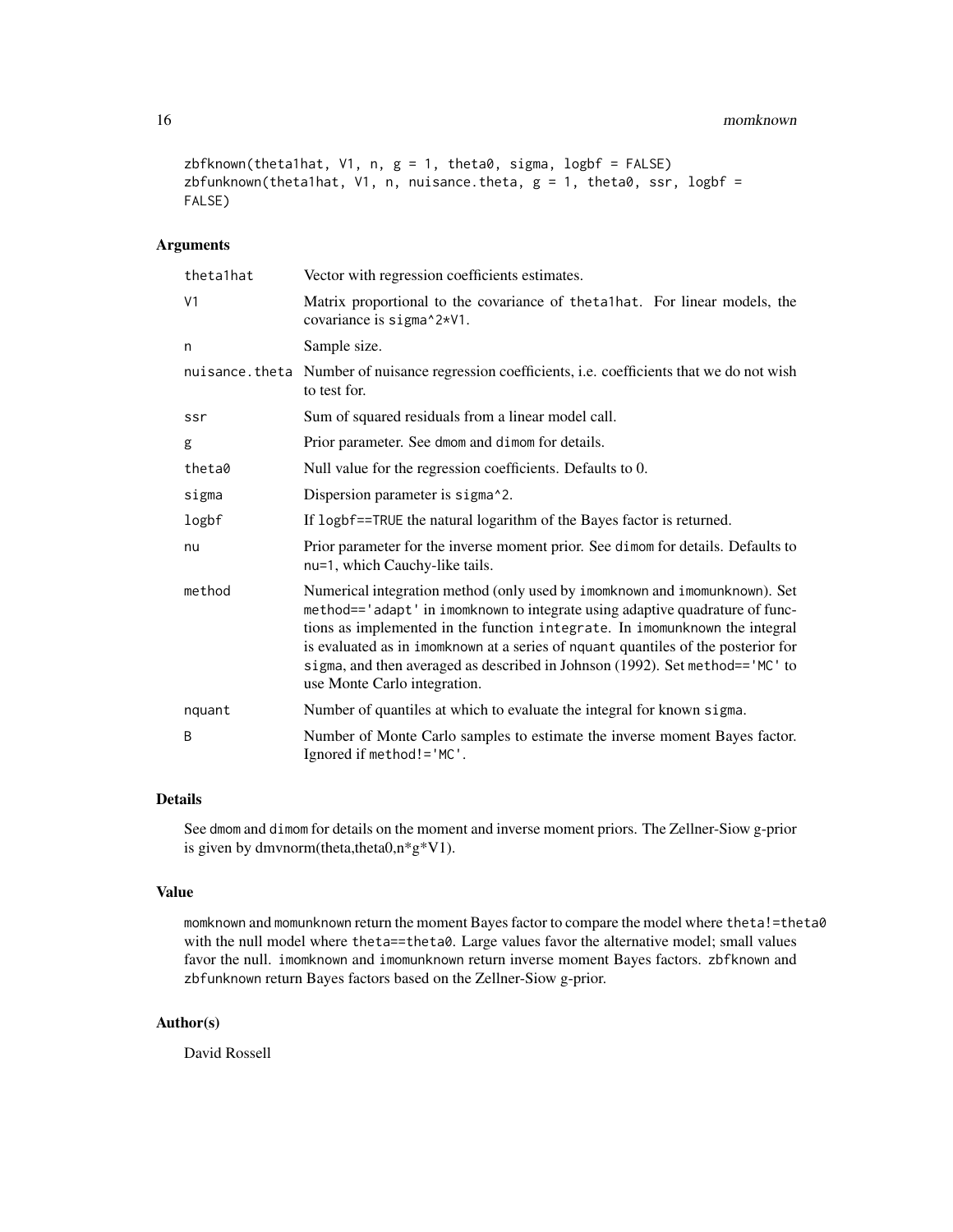#### <span id="page-16-0"></span>msfit-class 17

#### References

See http://rosselldavid.googlepages.com for technical reports.

For details on the quantile integration, see Johnson, V.E. A Technique for Estimating Marginal Posterior Densities in Hierarchical Models Using Mixtures of Conditional Densities. Journal of the American Statistical Association, Vol. 87, No. 419. (Sep., 1992), pp. 852-860.

# See Also

[mombf](#page-12-1) and [imombf](#page-12-2) for a simpler interface to compute Bayes factors in linear regression. [mode2g](#page-6-2) for prior elicitation.

#### Examples

```
#simulate data from probit regression
set.seed(4*2*2008)
n \le -50; theta \le -c(\log(2), 0)x <- matrix(NA,nrow=n,ncol=2)
x[,1] <- rnorm(n, 0, 1); x[,2] <- rnorm(n, .5*x[,1],1)p <- pnorm(x[,1]*theta[1]+x[,2]+theta[2])
y \leftarrow rbinom(n,1,p)#fit model
glm1 <- glm(y~x[,1]+x[,2],family=binomial(link = "probit"))
thetahat <- coef(glm1)
V <- summary(glm1)$cov.scaled
#compute Bayes factors to test whether x[,1] can be dropped from the model
g \leftarrow .5bfmom.1 <- momknown(thetahat[2],V[2,2],n=n,g=g,sigma=1)
bfimom.1 <- imomknown(thetahat[2],V[2,2],n=n,nuisance.theta=2,g=g,sigma=1)
bfmom.1
bfimom.1
```
<span id="page-16-1"></span>msfit-class *Class "msfit"*

#### Description

Stores the output of Bayesian variable selection, as produced by function modelSelection. The class extends a list, so all usual methods for lists also work for msfit objects, e.g. accessing elements, retrieving names etc.

Some additional methods are provided for printing information on screen, computing posterior probabilities or sampling from the posterior of regression coefficients, as indicated below.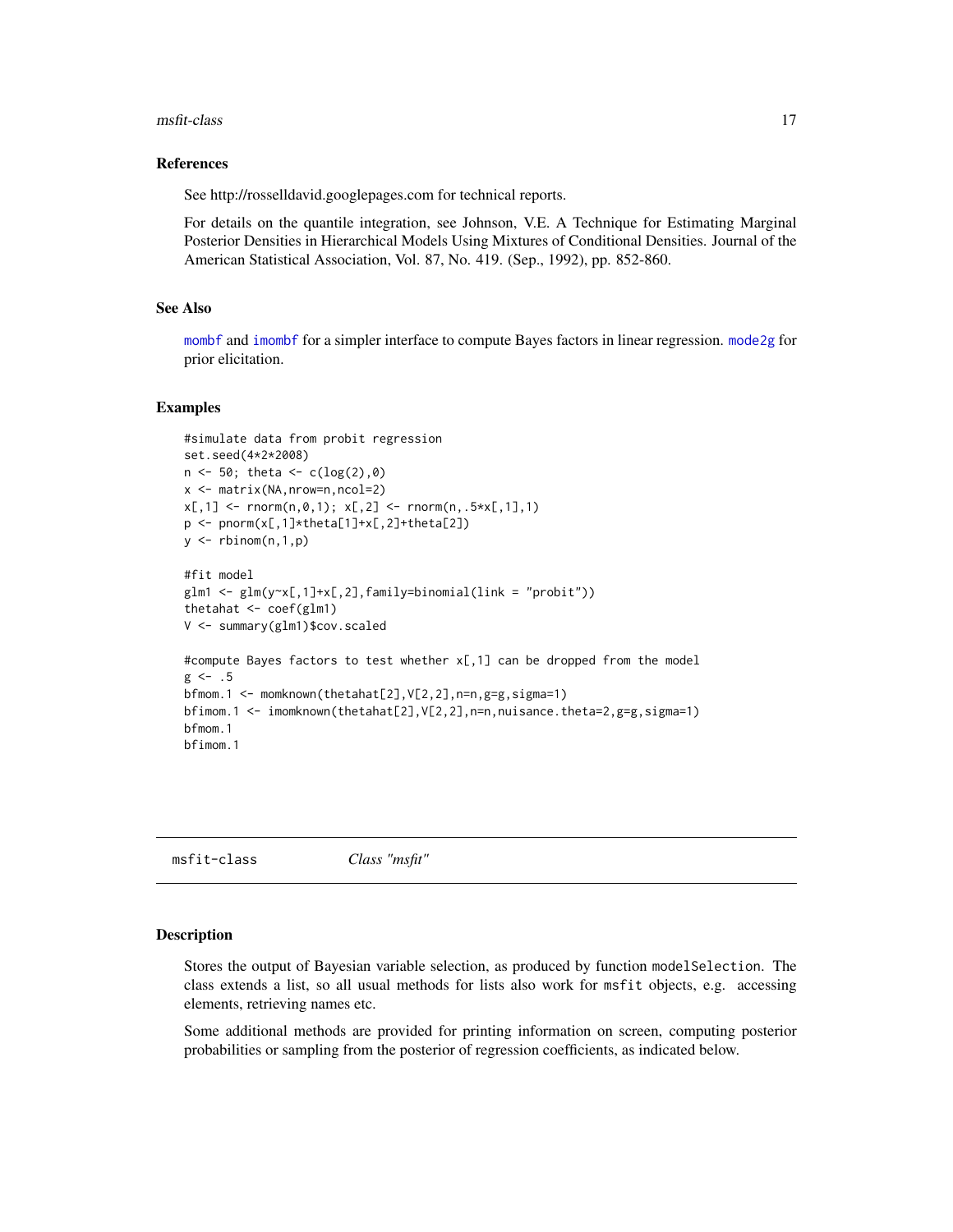#### <span id="page-17-0"></span>Objects from the Class

Typically objects are automatically created by a call to modelSelection. Alternatively, objects can be created by calls of the form new ("msfit",  $x$ ) where x is a list with the adequate elements (see slots).

#### **Slots**

The class extends a list with elements:

- **postSample** matrix with posterior samples for the model indicator.  $postSample[i,j]=1$  indicates that variable j was included in the model in the MCMC iteration i
- postOther postOther returns posterior samples for parameters other than the model indicator, i.e. basically hyper-parameters. If hyper-parameters were fixed in the model specification, postOther will be empty.
- margpp Marginal posterior probability for inclusion of each covariate. This is computed by averaging marginal post prob for inclusion in each Gibbs iteration, which is much more accurate than simply taking colMeans(postSample).

postMode Model with highest posterior probability amongst all those visited

postModeProb Unnormalized posterior prob of posterior mode (log scale)

postProb Unnormalized posterior prob of each visited model (log scale)

coef Estimated coefficients (via posterior mode) for highest posterior probability model

family Residual distribution, i.e. argument family when calling model Selection

p Number of variables

# Methods

show signature(object = "msfit"): Displays general information about the object. postProb signature(object = "msfit"): Extracts posterior model probabilities. rnlp signature(object = "msfit"): Obtain posterior samples for regression coefficients.

#### Author(s)

David Rossell

#### References

Johnson VE, Rossell D. Non-Local Prior Densities for Default Bayesian Hypothesis Tests. Journal of the Royal Statistical Society B, 2010, 72, 143-170

Johnson VE, Rossell D. Bayesian model selection in high-dimensional settings. Journal of the American Statistical Association, 107, 498:649-660.

## See Also

See also [modelSelection](#page-8-1) and [rnlp](#page-29-1).

#### Examples

showClass("msfit")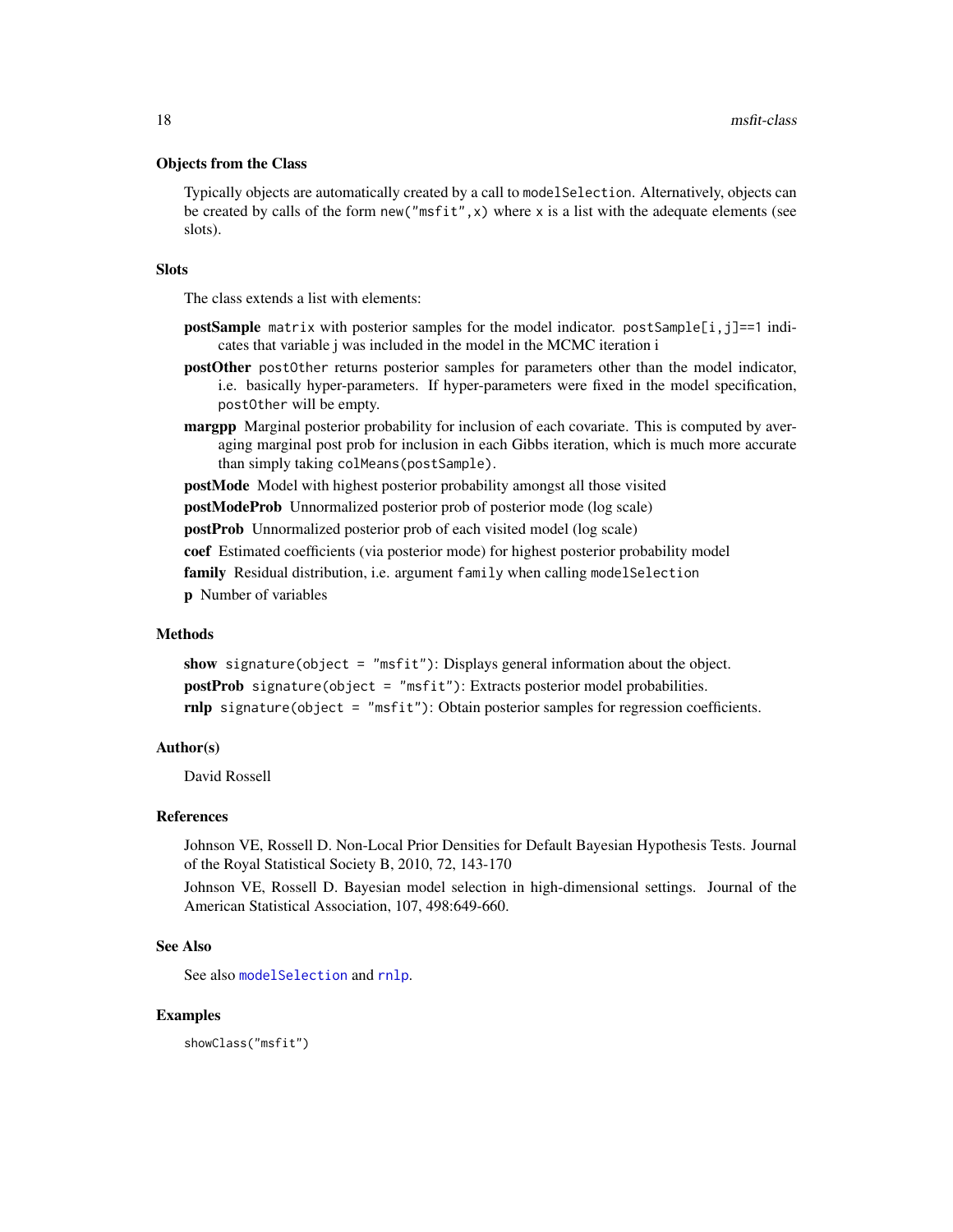#### <span id="page-18-1"></span><span id="page-18-0"></span>Description

Stores the prior distributions to be used for Bayesian variable selection in normal regression models. This class can be used to specify the prior on non-zero regression coefficients, the model indicator or the nuisance parameters.

#### Usage

```
momprior(tau, tau.adj=10^6, r=1)
imomprior(tau, tau.adj=10^6)
emomprior(tau, tau.adj=10^6)
zellnerprior(tau, tau.adj=10^6)
```

```
modelunifprior()
modelbinomprior(p=0.5)
modelbbprior(alpha.p=1, beta.p=1)
```

```
igprior(alpha=.01, lambda=.01)
```
# **Arguments**

| tau     | Prior dispersion parameter for covariates undergoing selection         |
|---------|------------------------------------------------------------------------|
| tau.adj | Prior variance in Normal prior for covariates not undergoing selection |
| r       | MOM prior parameter is $2\star r$                                      |
| p       | Prior inclusion probability for binomial prior on model space          |
| alpha.p | Beta-binomial prior on model space has parameters alpha.p, beta.p      |
| beta.p  | Beta-binomial prior on model space has parameters alpha.p, beta.p      |
| alpha   | Inverse gamma prior has parameters alpha/2, lambda/2                   |
| lambda  | Inverse gamma prior has parameters alpha/2, lambda/2                   |

# Objects from the Class

Objects can be created by calls of the form new("msPriorSpec", ...), but it is easier to use creator functions.

For priors on regression coefficients use momprior, imomprior or emomprior. For prior on model space modelunifprior, modelbinomprior or modelbbprior. For prior on residual variance use igprior.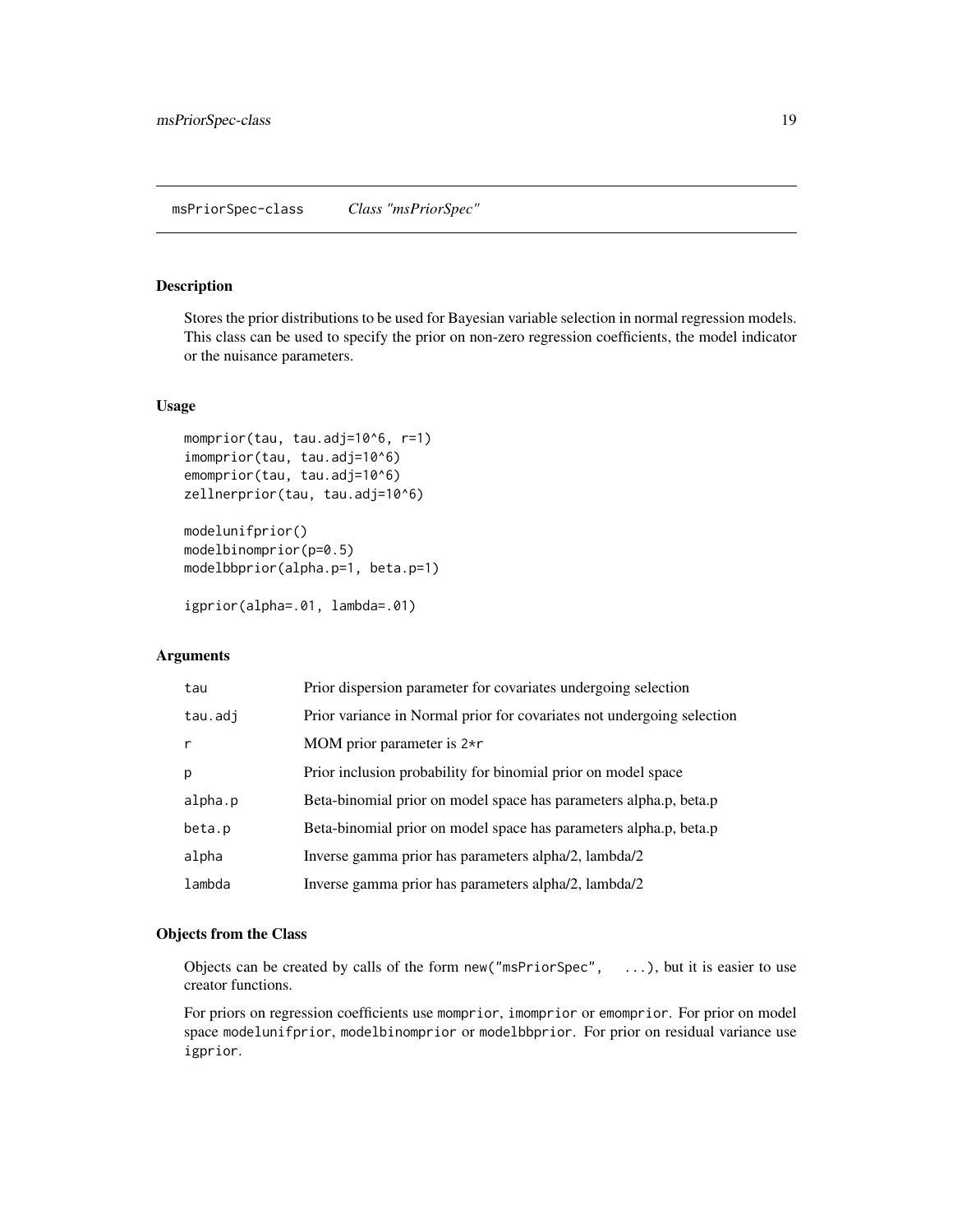- priorType: Object of class "character". "coefficients" indicates that the prior is for the non-zero regression coefficients. "modelIndicator" that it is for the model indicator, and "nuisancePars" that it is for the nuisance parameteres. Several prior distributions are available for each choice of priorType, and these can be speicified in the slot priorDist.
- priorDistr: Object of class "character". If priorType=="coefficients", priorDistr can be equal to "pMOM", "piMOM", "peMOM" or "zellner" (product moment, product inverse moment, product exponential moment or Zellner prior, respectively). If priorType=="modelIndicator", priorDistr can be equal to "uniform" or "binomial" to specify a uniform prior (all models equaly likely a priori) or a binomial prior. For a binomial prior, the prior inclusion probability for any single variable must be specified in slot priorPars $[$ 'p']. For a beta-binomial prior, the Beta hyper-prior parameters must be in priorPars['alpha.p'] and priorPars['beta.p']. If priorType=="nuisancePars", priorDistr must be equal to "invgamma". This corresponds to an inverse gamma distribution for the residual variance, with parameters specified in the slot priorPars.
- priorPars: Object of class "vector", where each element must be named. For priorDistr=='pMOM', there must be an element "r" (MOM power is 2r). For any priorDistr there must be either an element "tau" indicating the prior dispersion or elements "a.tau" and "b.tau" specifying an inverse gamma hyper-prior for "tau". Optionally, there may be an element "tau.adj" indicating the prior dispersion for the adjustment variables (i.e. not undergoing variable selection). If not defined, "tau.adj" is set to 0.001 by default. For priorDistr=='binomial', there must be either an element "p" specifying the prior inclusion probability for any single covariate, or a vector with elements "alpha.p" and "beta.p" specifying a Beta(alpha.p,beta.p) hyper-prior on p. For priorDistr=='invgamma' there must be elements "alpha" and "lambda". The prior for the residual variance is an inverse gamma with parameteres .5\*alpha and .5\*lambda.

# Methods

No methods defined with class "msPriorSpec" in the signature.

#### Note

When new instances of the class are created a series of check are performed to ensure that a valid prior specification is produced.

#### Author(s)

David Rossell

#### References

Johnson VE, Rossell D. Non-Local Prior Densities for Default Bayesian Hypothesis Tests. Journal of the Royal Statistical Society B, 2010, 72, 143-170

Johnson VE, Rossell D. Bayesian model selection in high-dimensional settings. Journal of the American Statistical Association, 107, 498:649-660.

# **Slots**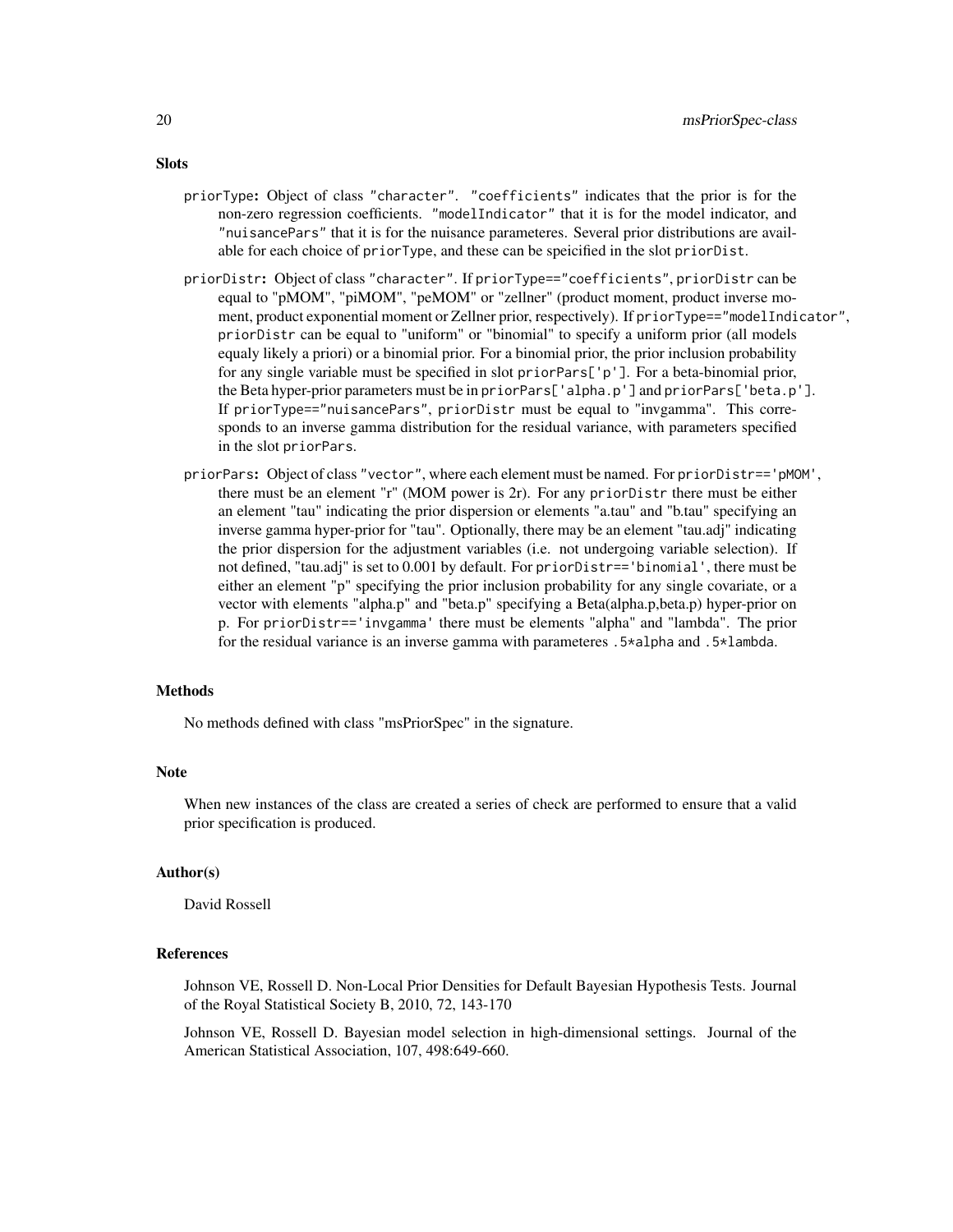# <span id="page-20-0"></span>nlpmarginals 21

#### See Also

See also [modelSelection](#page-8-1) for an example of defining an instance of the class and perform Bayesian model selection.

#### Examples

```
showClass("msPriorSpec")
```

| nlpmarginals | Marginal density of the observed data for linear regression with Nor-<br>mal, two-piece Normal, Laplace or two-piece Laplace residuals under<br>non-local and Zellner priors |
|--------------|------------------------------------------------------------------------------------------------------------------------------------------------------------------------------|
|              |                                                                                                                                                                              |

# <span id="page-20-1"></span>Description

The marginal density of the data, i.e. the likelihood integrated with respect to the given prior distribution on the regression coefficients of the variables included in the model and an inverse gamma prior on the residual variance.

nlpMarginal is the general function, the remaining ones correspond to particular cases and are kept for backwards compatibility with old code, and will be deprecated in the future.

#### Usage

```
nlpMarginal(sel, y, x, family="normal", priorCoef=momprior(tau=0.348),
priorVar=igprior(alpha=0.01,lambda=0.01), priorSkew=momprior(tau=0.348),
method='auto', hess='asymp', optimMethod='CDA', B=10^5, logscale=TRUE, XtX, ytX)
pimomMarginalK(sel, y, x, phi, tau=1, method='Laplace', B=10^5, logscale=TRUE, XtX, ytX)
pimomMarginalU(sel, y, x, alpha=0.001, lambda=0.001, tau=1,
method='Laplace', B=10^5, logscale=TRUE, XtX, ytX)
pmomMarginalK(sel, y, x, phi, tau, r=1, method='auto', B=10^5,
logscale=TRUE, XtX, ytX)
pmomMarginalU(sel, y, x, alpha=0.001, lambda=0.001, tau=1,
r=1, method='auto', B=10^5, logscale=TRUE, XtX, ytX)
```

| sel       | Vector with indexes of columns in x to be included in the model                                                                                                                                                                               |  |
|-----------|-----------------------------------------------------------------------------------------------------------------------------------------------------------------------------------------------------------------------------------------------|--|
| У         | Vector with observed responses                                                                                                                                                                                                                |  |
| X         | Design matrix with covariates. Only the columns specified in sel are included<br>in the model, the rest are disregarded                                                                                                                       |  |
| family    | Residual distribution. Possible values are 'normal','twopiecenormal','laplace',<br>'twopiecelaplace'                                                                                                                                          |  |
| priorCoef | Prior on coefficients, created by momprior, imomprior, emomprior or zellnerprior.<br>Prior dispersion is on coefficients/sqrt(scale) for Normal and two-piece Normal,<br>and on coefficients/sqrt(2*scale) for Laplace and two-piece Laplace. |  |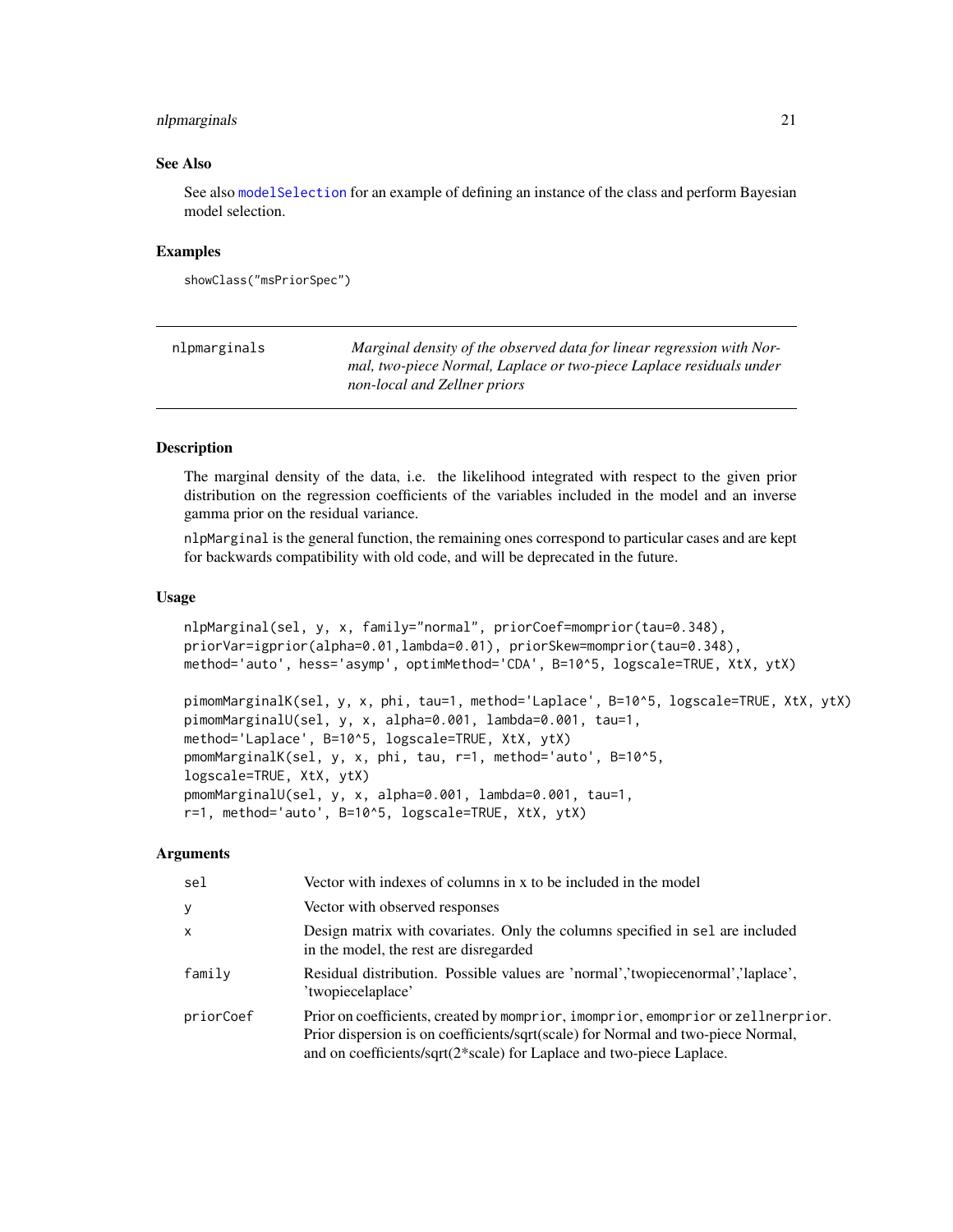# 22 nlpmarginals

| priorVar    | Inverse gamma prior on scale parameter, created by igprior (). For Normal variance=scale, for La                                                                                                                                                                                           |
|-------------|--------------------------------------------------------------------------------------------------------------------------------------------------------------------------------------------------------------------------------------------------------------------------------------------|
| priorSkew   | Either a number fixing tanh(alpha) where alpha is the asymmetry parameter or<br>a prior on residual skewness parameter, assumed to be of the same family as<br>priorCoef. Ignored if family is 'normal' or 'laplace'.                                                                      |
| method      | Method to approximate the integral. method=='auto' uses closed-form expres-<br>sions whenever possible and Laplace approximations otherwise. method=='Laplace'<br>for Laplace approx. method=='MC' for Monte Carlo                                                                         |
| hess        | Method to estimat the hessian in the Laplace approximation to the integrated<br>likelihood under Laplace or asymmetric Laplace errors. When hess=='asymp'<br>the asymptotic hessian is used, hess=='asympDiagAdj' a diagonal adjustment is<br>applied (see Rossell and Rubio for details). |
| optimMethod | Algorithm to maximize objective function when method== $\text{Laplace}$ or method== $\text{MC}$ .<br>optimMethod=='LMA' uses modified Newton-Raphson algorithm, 'CDA' coor-<br>dinate descent algorithm                                                                                    |
| B           | Number of Monte Carlo samples to use (ignored unless method== 'MC')                                                                                                                                                                                                                        |
| logscale    | If logscale==TRUE the log marginal density is returned.                                                                                                                                                                                                                                    |
| XtX         | Optionally, specify the matrix $X'X$ . Useful when the function must be called a<br>large number of times.                                                                                                                                                                                 |
| ytX         | Optionally, specify the vector y'X. Useful when the function must be called a<br>large number of times.                                                                                                                                                                                    |
| phi         | Residual variance, assumed to be known by pimomMarginalK and pmomMarginalK                                                                                                                                                                                                                 |
| alpha       | Prior for phi is inverse gamma alpha/2, lambda/2                                                                                                                                                                                                                                           |
| lambda      | Prior for phi is inverse gamma alpha/2, lambda/2                                                                                                                                                                                                                                           |
| tau         | Prior dispersion parameter for MOM and iMOM priors (see details)                                                                                                                                                                                                                           |
| r           | Prior power parameter for MOM prior is $2\star r$                                                                                                                                                                                                                                          |
|             |                                                                                                                                                                                                                                                                                            |

# Details

The marginal density of the data is equal to the integral of  $N(y;x[, sel]*theta, phi*I) * pi(thetalph, tau)$ \* IG(phi;alpha/2,lambda/2) with respect to theta, where pi(theta|phi,tau) is a non-local prior and IG denotes the density of an inverse gamma.

pmomMarginalK and pimomMarginalK assume that the residual variance is known and therefore the inverse-gamma term in the integrand can be ommitted.

The product MOM and iMOM densities can be evaluated using the functions dmom and dimom.

# Value

Marginal density of the observed data under the specified prior.

# Author(s)

David Rossell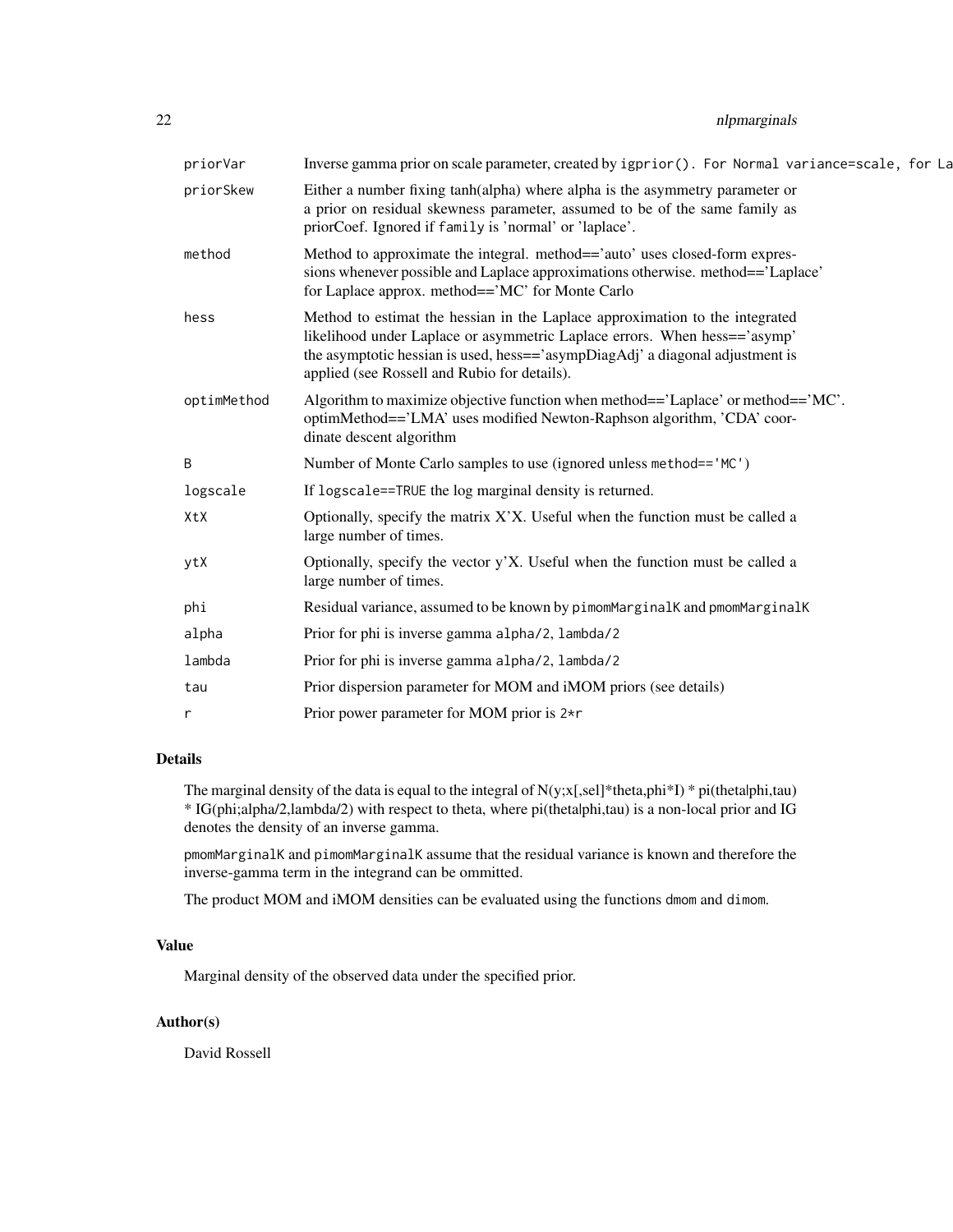#### <span id="page-22-0"></span> $p$ momLM 23

#### References

Johnson V.E., Rossell D. Non-Local Prior Densities for Default Bayesian Hypothesis Tests. Journal of the Royal Statistical Society B, 2010, 72, 143-170. See http://rosselldavid.googlepages.com for technical reports.

# See Also

[modelSelection](#page-8-1) to perform model selection based on product non-local priors. [momunknown](#page-14-1), [imomunknown](#page-14-1), [momknown](#page-14-2), [imomknown](#page-14-1) to compute Bayes factors for additive MOM and iMOM priors. [mode2g](#page-6-2) for prior elicitation.

#### Examples

```
x <- matrix(rnorm(100*2),ncol=2)
y \leq -x %*% matrix(c(.5,1),ncol=1) + rnorm(nrow(x))
pmomMarginalK(sel=1, y=y, x=x, phi=1, tau=1, method='Laplace')
pmomMarginalK(sel=1:2, y=y, x=x, phi=1, tau=1, method='Laplace')
```

| pmomLM | Bayesian variable selection and model averaging for linear and probit |
|--------|-----------------------------------------------------------------------|
|        | models via non-local priors.                                          |

#### Description

Variable selection for linear and probit models, providing a sample from the joint posterior of the model and regression coefficients. pmomLM and pmomPM implement product Normal MOM and heavy-tailed product MOM as prior distribution for linear and probit model coefficients (respectively). emomLM and emomPM set an eMOM prior.

pplPM finds the value of the prior dispersion parameter tau minimizing posterior expected predictive loss (Gelfand and Ghosh, 1998) for the Probit model, i.e. can be used to automatically set up tau.

ppmodel returns the proportion of visits to each model.

#### Usage

```
pmomLM(y, x, xadj, center=FALSE, scale=FALSE, niter=10^4, thinning=1,
burnin=round(niter/10), priorCoef, priorDelta, priorVar, initSearch='greedy',
verbose=TRUE)
pmomPM(y, x, xadj, niter=10^4, thinning=1, burnin=round(niter/10),
priorCoef, priorDelta, initSearch='greedy', verbose=TRUE)
emomLM(y, x, xadj, center=FALSE, scale=FALSE, niter=10^4, thinning=1,
```

```
burnin=round(niter/10), priorCoef, priorDelta, priorVar, initSearch='greedy',
verbose=TRUE)
emomPM(y, x, xadj, niter=10^4, thinning=1, burnin =round(niter/10),
priorCoef, priorDelta, initSearch='greedy', verbose=TRUE)
```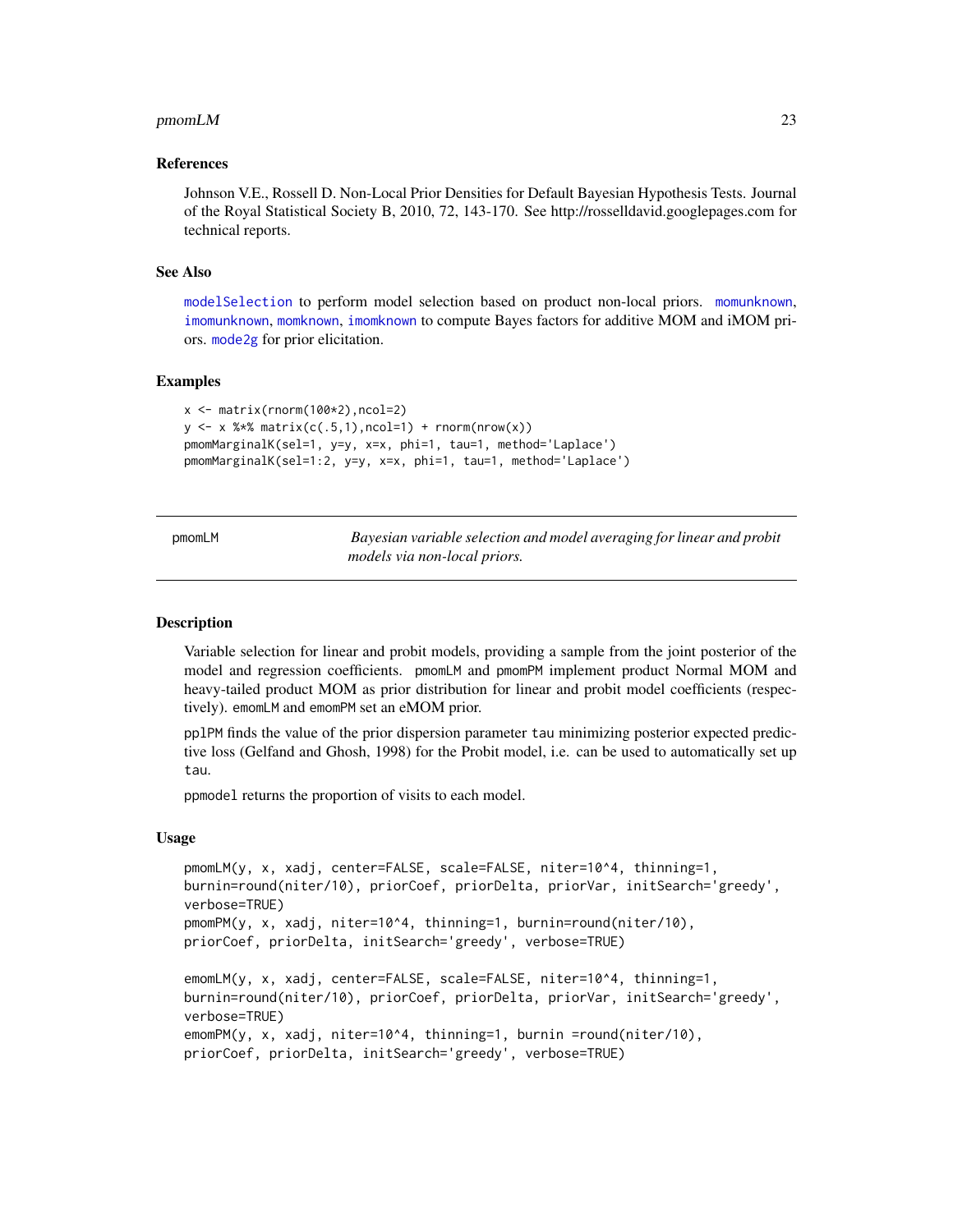```
pplPM(tauseq=exp(seq(log(.01),log(2),length=20)), kPen=1, y, x, xadj, niter=10^4,
thinning=1, burnin=round(niter/10), priorCoef, priorDelta, priorVar,
initSearch='greedy', mc.cores=1)
```
ppmodel(nlpfit)

| у          | Vector with observed responses. For pmomLM this must be a numeric vector. For<br>pmomPM it can either be a logical vector, a factor with 2 levels or a numeric vector<br>taking only two distinct values.                                                                                                                                                                                  |  |
|------------|--------------------------------------------------------------------------------------------------------------------------------------------------------------------------------------------------------------------------------------------------------------------------------------------------------------------------------------------------------------------------------------------|--|
| х          | Design matrix with all potential predictors which are to undergo variable selec-<br>tion.                                                                                                                                                                                                                                                                                                  |  |
| xadj       | Design matrix for adjustment covariates, i.e. variables which are included in the<br>model with probability 1. For instance, xadj can be used to force the inclusion<br>of an intercept in the model.                                                                                                                                                                                      |  |
| center     | If center==TRUE, y and x are centered to have zero mean, therefore eliminating<br>the need to include an intercept term in x                                                                                                                                                                                                                                                               |  |
| scale      | If scale==TRUE, y and columns in x are scaled to have standard deviation 1                                                                                                                                                                                                                                                                                                                 |  |
| niter      | Number of MCMC sampling iterations                                                                                                                                                                                                                                                                                                                                                         |  |
| thinning   | MCMC thinning factor, i.e. only one out of each thinning iterations are re-<br>ported. Defaults to thinning=1, i.e. no thinning                                                                                                                                                                                                                                                            |  |
| burnin     | Number of burn-in MCMC iterations. Defaults to .1*niter. Set to 0 for no<br>burn-in                                                                                                                                                                                                                                                                                                        |  |
| priorCoef  | Prior distribution for the coefficients. Must be object of class msPriorSpec<br>with slot priorType set to 'coefficients'. Possible values for slot priorDistr<br>are 'pMOM', 'piMOM' and 'peMOM'                                                                                                                                                                                          |  |
| priorDelta | Prior on model indicator space. Must be object of class msPriorSpec with slot<br>priorType set to 'modelIndicator'. Possible values for slot priorDistr are<br>'uniform' and 'binomial'. For 'binomial', you can either set the prior prob-<br>ability 'p' or specify a Beta-binomial prior by specifying the parameters 'al-<br>pha.p','beta.p'.                                          |  |
| priorVar   | Prior on residual variance. Must be object of class msPriorSpec with slot<br>priorType set to 'nuisancePars'. Slot priorDistr must be equal to 'invgamma'                                                                                                                                                                                                                                  |  |
| initSearch | Algorithm to refine deltaini. initSearch=='greedy' uses a greedy Gibbs<br>sampling search. initSearch=='SCAD' sets deltaini to the non-zero elements<br>in a SCAD fit with cross-validated regularization parameter. initSearch=='none'<br>initializes to the null model with no variables in x included.                                                                                  |  |
| verbose    | Set verbose==TRUE to print iteration progress                                                                                                                                                                                                                                                                                                                                              |  |
| tauseq     | Grid of tau values for which the posterior predictive loss should be evaluated.                                                                                                                                                                                                                                                                                                            |  |
| kPen       | Penalty term specifying the relative importance of deviations from the observed<br>data vs deviation from the posterior predictive. kPen can be set either to a nu-<br>meric value or to 'msize' to set penalty equal to the average model size. Loss<br>is $Dev(yp, yhat) + kPen * Dev(yhat, yobs)$ , where yp: draw from post predictive,<br>yobs: observed data and yhat is E(yplyobs). |  |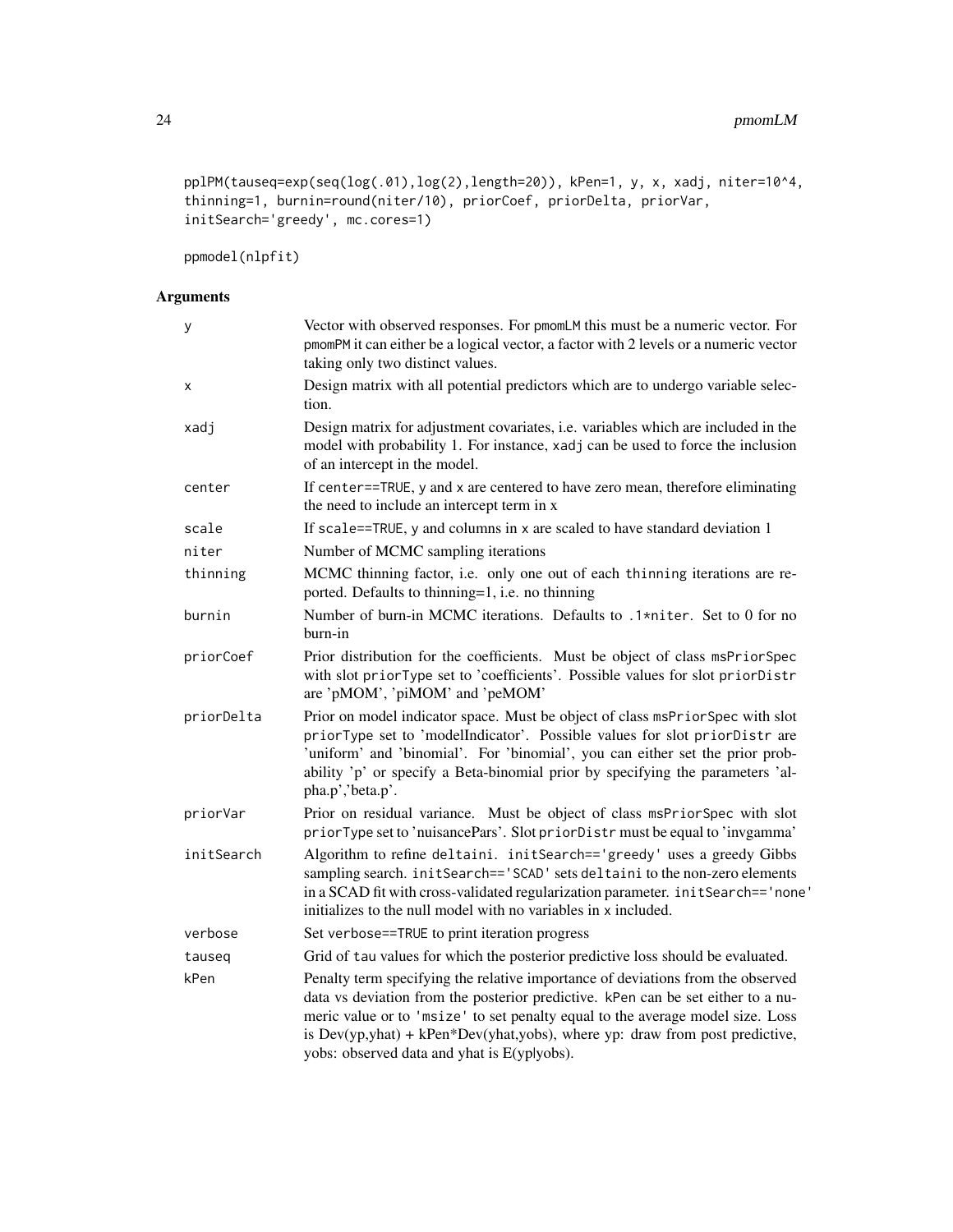#### $p$ momLM 25

# Details

The implemented MCMC scheme makes proposals from the joint posterior of (delta[i],theta[i]) given all other parameters and the data, where delta[i] is the indicator for inclusion/exclusion of covariate i and theta[i] is the coefficient value. In contrast with some model fitting options implemented in modelSelection, here the scheme is exact. However, sampling the coefficients can adversely affect the mixing when covariates are very highly correlated. In practice, the mixing seems to be reasonably good for correlations up to 0.9.

pmomPM uses the scheme of Albert & Chib (1993) for probit models.

# Value

pmomLM and pmomPM returns a list with elements

| postModel | matrix with posterior samples for the model indicator. $postModel[i,j]=1$<br>indicates that variable <i>j</i> was included in the model in the MCMC iteration <i>i</i>                                                            |
|-----------|-----------------------------------------------------------------------------------------------------------------------------------------------------------------------------------------------------------------------------------|
| postCoef1 | matrix with posterior samples for coefficients associated to x                                                                                                                                                                    |
| postCoef2 | matrix with posterior samples for coefficients associated to xadj                                                                                                                                                                 |
| postPhi   | vector with posterior samples for residual variance                                                                                                                                                                               |
| post0ther | postOther returns posterior samples for other parameters, i.e. basically hyper-<br>parameters. Currently the prior precision parameter tau                                                                                        |
| margpp    | Marginal posterior probability for inclusion of each covariate. This is computed<br>by averaging marginal post prob for inclusion in each MCMC iteration, which<br>is much more accurate than simply taking colmeans (post Model) |

pplPM returns a list with elements

| optfit | Probit model fit using tauopt. It is the result of a call to pmomPM.          |
|--------|-------------------------------------------------------------------------------|
| PPL    | data, frame indicating for each value in taused the posterior predictive loss |
|        | $(PPL = G + P)$ , the goodness-of-fit $(G)$ and penalty terms $(P)$           |

, the average number of covariates in the model (msize) including xadj and the smoothed sPPL obtained via a gam fit.

tauopt Value of tau minimizing the PPL

#### Author(s)

.

David Rossell, Donatello Telesca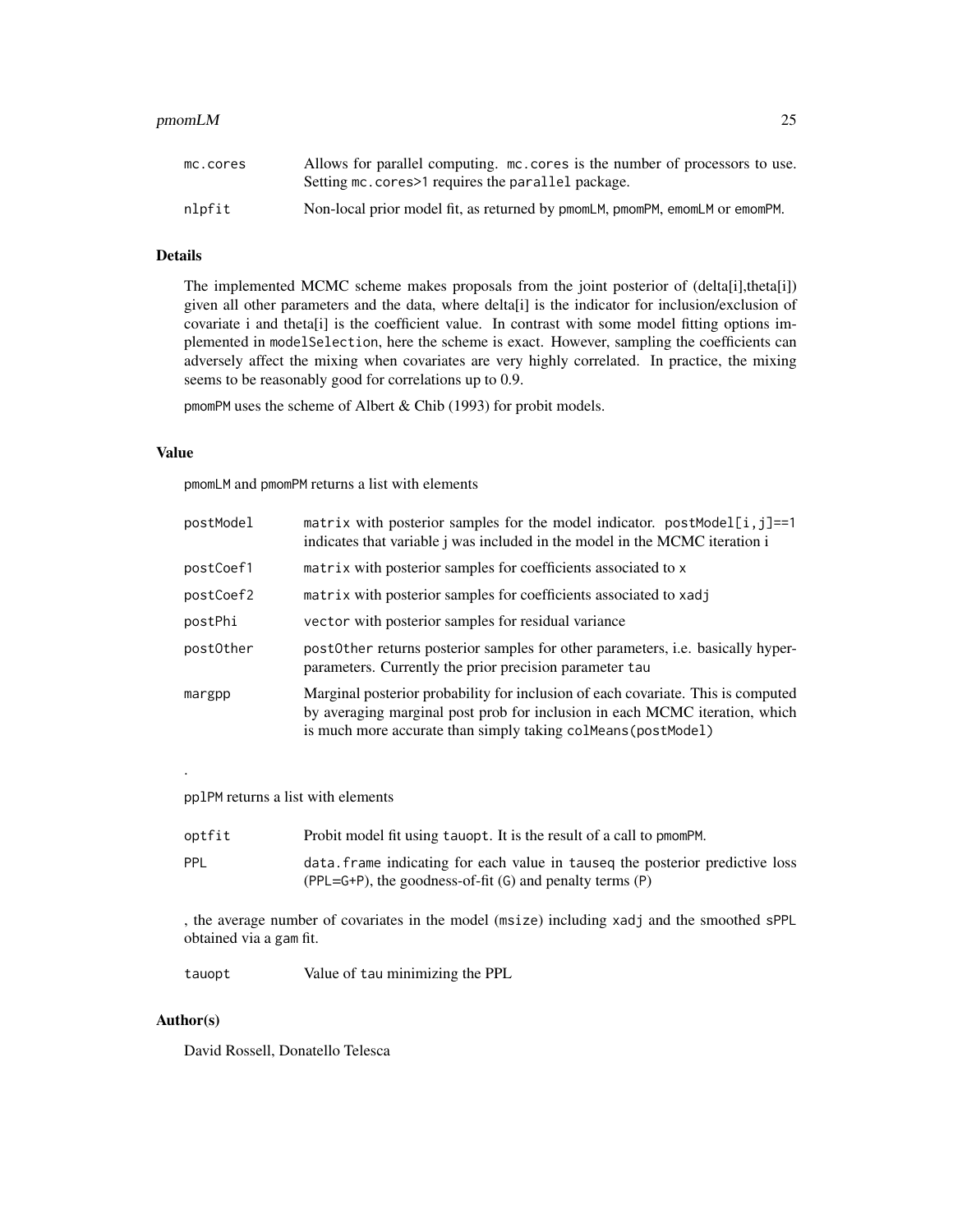#### <span id="page-25-0"></span>References

Johnson V.E., Rossell D. Non-Local Prior Densities for Default Bayesian Hypothesis Tests. Journal of the Royal Statistical Society B, 2010, 72, 143-170.

Johnson V.E., Rossell D. Bayesian model selection in high-dimensional settings. Technical report. 2011 See http://rosselldavid.googlepages.com for technical reports.

Albert, J. and Chib, S. (1993) Bayesian analysis of binary and polychotomous response data. Journal of the American Statistical Association, 88, p669-679

Gelfand, A. and Ghosh, S. (1998) Model choice: A minimum posterior predictive loss approach. Biometrika, 85, p1-11.

#### See Also

For more details on the prior specification see [msPriorSpec-class](#page-18-1) To compute marginal densities for a given model see [pmomMarginalK](#page-20-1), [pmomMarginalU](#page-20-1), [pimomMarginalK](#page-20-1), [pimomMarginalU](#page-20-1).

#### Examples

```
#Simulate data
x \le - matrix(rnorm(100*3),nrow=100,ncol=3)
xadj \leq rep(1,nrow(x))
theta \leq matrix(c(1,1,0), ncol=1)
y \le -10* \times adj + x * * theta + rnorm(100)
#Beta-binomial prior on model space
priorDelta <- modelbbprior(alpha.p=1,beta.p=1)
#Non-informative prior on residual variance
priorVar <- igprior(alpha=.01,lambda=.01)
#Product MOM prior with tau=0.3 on x coefficients
#Non-informative prior on xadj coefficients
priorCoef <- momprior(tau=0.3, tau.adj=10^6)
mom0 <- pmomLM(y=y,x=x,xadj=xadj,center=FALSE,scale=FALSE,niter=1000,
priorCoef=priorCoef,priorDelta=priorDelta,priorVar=priorVar)
round(colMeans(mom0$postModel),2)
round(colMeans(mom0$postCoef1),2)
round(colMeans(mom0$postCoef2),2)
#Alternative prior: hyper-prior on tau
priorCoef <- new("msPriorSpec",priorType='coefficients',priorDistr='pMOM',
priorPars=c(a.tau=1,b.tau=.135,tau.adj=10^6,r=1)) #hyper-prior
mom1 <pmomLM(y=y,x=x,xadj=xadj,center=FALSE,scale=FALSE,niter=1000,
```

```
priorCoef=priorCoef,priorDelta=priorDelta,priorVar=priorVar)
mean(mom1$postOther) #posterior mean for tau
```
#Probit model n <- 500; rho <- .25; niter <- 1000 theta  $<-c(.4,.6,0);$  theta.adj  $<-0$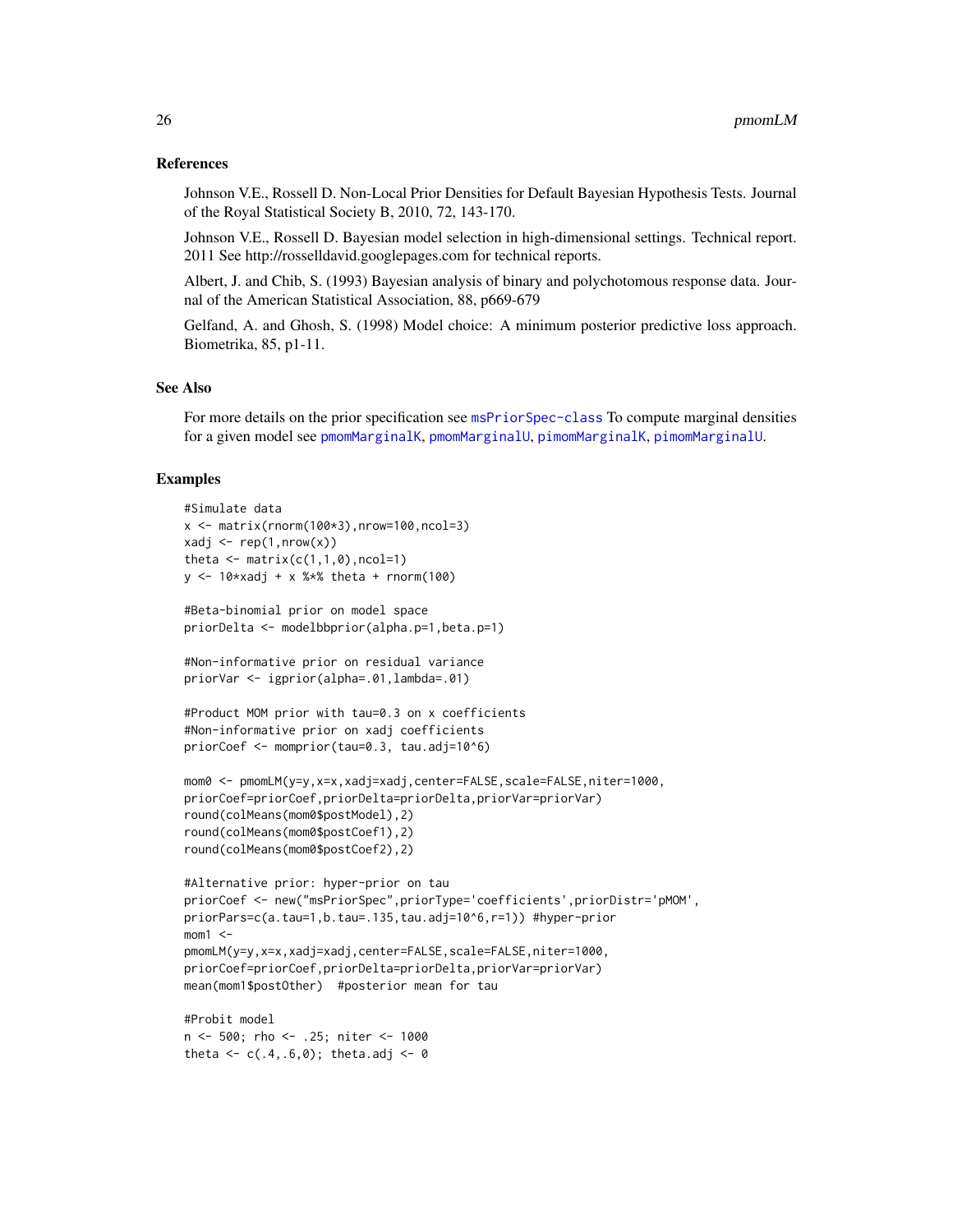# <span id="page-26-0"></span>postModeOrtho 27

```
V \leq - diag(length(theta)); V[upper.tri(V)] \leq - V[lower.tri(V)] \leq - rho
x <- rmvnorm(n,rep(0,length(theta)),V); xadj <- matrix(1,nrow=nrow(x),ncol=1)
lpred <- as.vector(x %*% matrix(theta,ncol=1) + xadj %*% matrix(theta.adj,ncol=1))
p <- pnorm(lpred)
y <- runif(n)<p
mom2 <- pmomPM(y=y,x=x,xadj=xadj,niter=1000,priorCoef=priorCoef,
priorDelta=priorDelta,initSearch='greedy')
colMeans(mom2$postCoef1)
coef(glm(y ~ x + xadj -1, family=binomial(link='probit')))
```

| postModeOrtho | Bayesian model selection and averaging under block-diagonal X'X for |
|---------------|---------------------------------------------------------------------|
|               | linear models.                                                      |

#### Description

postModeOrtho is for diagonal X'X, postModeBlockDiag for the more general block-diagonal X'X, where X is the matrix with predictors.

Both functions return the model of highest posterior probability of any given size using an efficient search algorithm. This sequence of models includes the highest posterior probability model (HPM). Posterior model probabilities, marginal variable inclusion probabilities and Bayesian model averaging estimates are also provided. The unknown residual variance is integrated out using an exact deterministic algorithm of low computational cost (see details in reference).

#### Usage

postModeOrtho(y, x, priorCoef=momprior(tau=0.348), priorDelta=modelbbprior(1,1), priorVar=igprior(0.01,0.01), bma=FALSE, maxvars=100)

```
postModeBlockDiag(y, x, blocks, priorCoef=zellnerprior(tau=nrow(x)),
priorDelta=modelbinomprior(p=1/ncol(x)),priorVar=igprior(0.01,0.01), bma=FALSE,
maxvars=100, momcoef)
```

| y            | Outcome                                                                                                                                                                                      |
|--------------|----------------------------------------------------------------------------------------------------------------------------------------------------------------------------------------------|
| $\mathsf{x}$ | Matrix with predictors. If an intercept is desired x should include a column of<br>1's.                                                                                                      |
| blocks       | Factor or integer vector of length $ncol(x)$ indicating the block that each column<br>in x belongs to.                                                                                       |
| priorCoef    | Prior distribution for the coefficients. Object created with momprior, immersion,<br>emomprior or zellnerprior.                                                                              |
| priorDelta   | Prior on model space. Use model bbprior () for Beta-Binomial prior, model binomprior (p)<br>for Binomial prior with prior inclusion probability p, or modelunifprior () for<br>Uniform prior |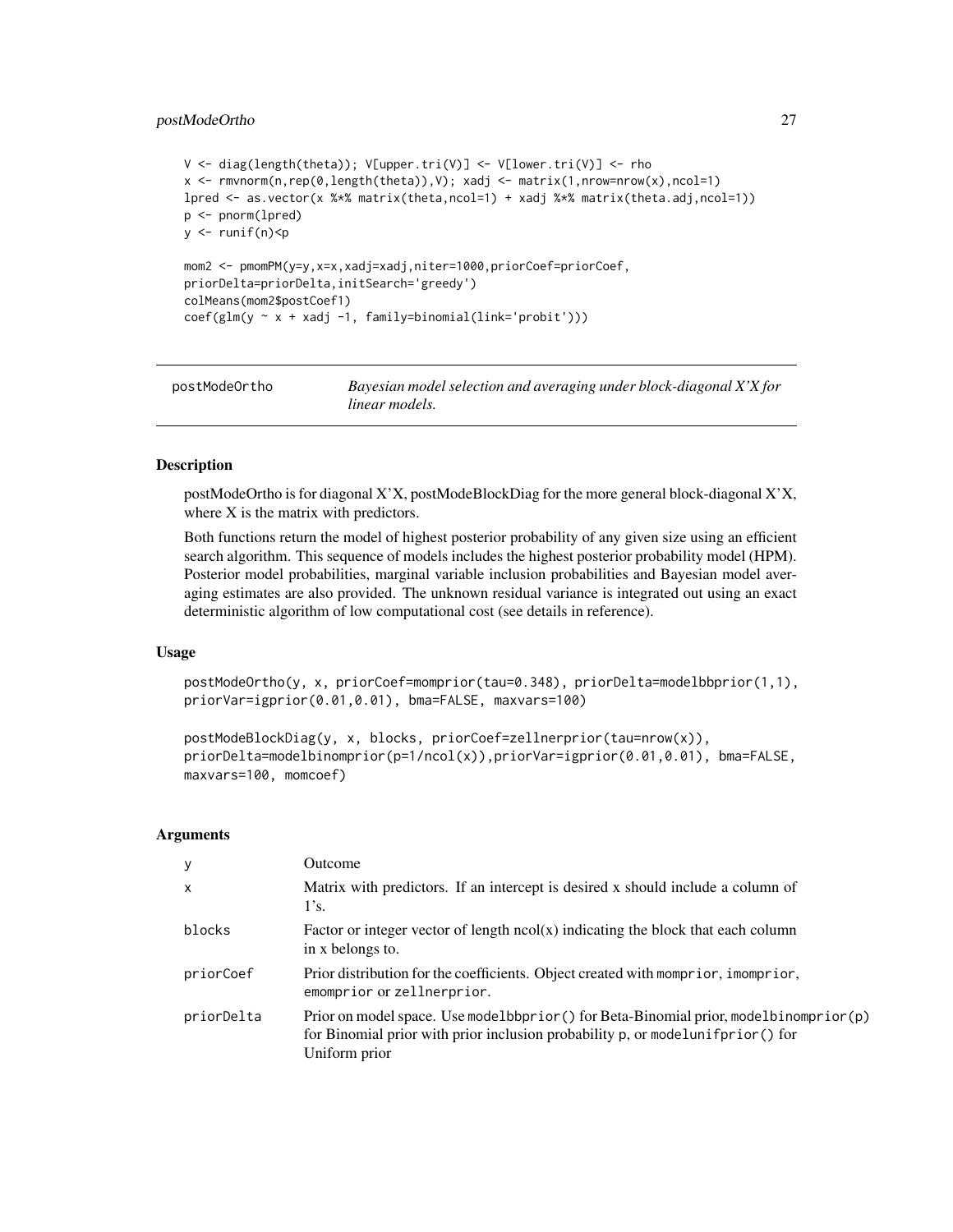| priorVar | Inverse gamma prior on residual variance, created with igprior ()                                                                                                                                                                                       |
|----------|---------------------------------------------------------------------------------------------------------------------------------------------------------------------------------------------------------------------------------------------------------|
| $b$ ma   | Set to TRUE to obtain marginal inclusion probabilities and Bayesian model av-<br>eraging parameter estimates for each column of x.                                                                                                                      |
| maxvars  | The search for the HPM is restricted to models with up to maxvars variables<br>(note: posterior model probabilities and BMA are valid regardless of maxvars)                                                                                            |
| momcoef  | optional argument containing pre-computed coefficients needed to obtain the<br>marginal likelihood under the pMOM prior. A first call to postModeBlockDiag<br>returns these coefficients, thus this argument is useful to speed up successive<br>calls. |

### Details

The first step is to list a sequence of models with 0,...,maxvars variables which, under fairly general conditions listed in Papaspiliopoulos & Rossell (2016), is guaranteed to include the HPM. Then posterior model probabilities are computed for all these models to determine the HPM, evaluate the marginal posterior of the residual variance on a grid, and subsequently compute the marginal density p(y) via adaptive quadrature. Finally this adaptive grid is used to compute marginal inclusion probabilities and Bayesian model averaging estimates. For more details see Papaspiliopoulos & Rossell (2016).

#### Value

List with elemants

| models  | data. frame indicating the variables included in the sequence of models found<br>during the search of the HPM, and their posterior probabilities. The model with<br>highest posterior probability in this list is guaranteed to be the HPM. |
|---------|---------------------------------------------------------------------------------------------------------------------------------------------------------------------------------------------------------------------------------------------|
| phi     | data. frame containing an adaptive grid of phi (residual variance) values and their<br>marginal posterior density p(phily).                                                                                                                 |
| logpy   | log-marginal density $p(y)$ , i.e. normalization constant of $p(\text{phily})$ .                                                                                                                                                            |
| bma     | Marginal posterior inclusion probabilities and Bayesian model averaging esti-<br>mates for each column in x.                                                                                                                                |
|         | postmean.model Coefficient estimates conditional on each of the models in models                                                                                                                                                            |
| momcoef | If a MOM prior was specified in priorCoef, momcoef stores some coefficients<br>needed to compute its marginal likelihood                                                                                                                    |

# Author(s)

David Rossell

# References

Papaspiliopoulos O., Rossell D. Scalable Bayesian variable selection and model averaging under block-orthogonal design. 2016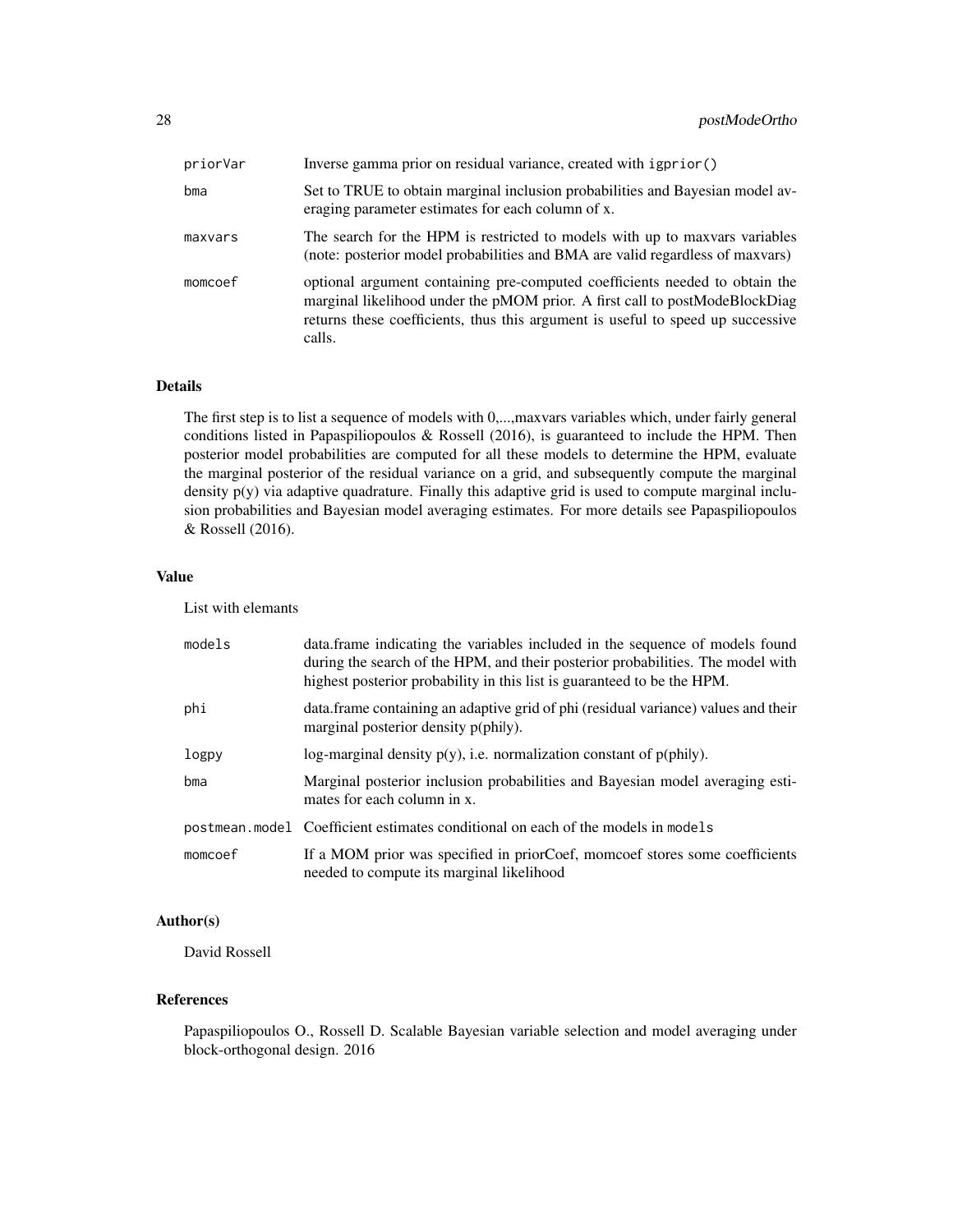#### <span id="page-28-0"></span>postProb 29

#### Examples

```
#Simulate data
set.seed(1)
p <- 500; n <- 510
x <- scale(matrix(rnorm(n*p),nrow=n,ncol=p),center=TRUE,scale=TRUE)
S \leftarrow cov(x)e \leftarrow eigenv(cov(x))x <- t(t(x %*% e$vectors)/sqrt(e$values))
th <- c(rep(0,p-3),c(.5,.75,1)); phi <- 1
y \leq x %*% matrix(th,ncol=1) + rnorm(n,sd=sqrt(phi))
#Fit
priorCoef=zellnerprior(tau=n); priorDelta=modelbinomprior(p=1/p); priorVar=igprior(0.01,0.01)
pm.zell <- postModeOrtho(y,x=x,priorCoef=priorCoef,priorDelta=priorDelta,priorVar=priorVar,
bma=TRUE)
#Best models
head(pm.zell$models)
#Posterior probabilities for sequence of models
nvars <- sapply(strsplit(as.character(pm.zell$models$modelid),split=','),length)
plot(nvars,pm.zell$models$pp,ylab='post prob',xlab='number of vars',ylim=0:1,xlim=c(0,50))
#Marginal posterior of phi
plot(pm.zell$phi,type='l',xlab='phi',ylab='p(phi|y)')
#Marginal inclusion prob & BMA estimates
plot(pm.zell$bma$margpp,ylab='Marginal inclusion prob')
plot(pm.zell$bma$coef,ylab='BMA estimate')
```
<span id="page-28-1"></span>postProb *Obtain posterior model probabilities*

#### Description

Obtain posterior model probabilities after running Bayesian model selection

### Usage

```
postProb(object, nmax, method='norm')
```

| object | Object of class msfit, e.g. as returned by model Selection                                                                                                                                                                                                  |
|--------|-------------------------------------------------------------------------------------------------------------------------------------------------------------------------------------------------------------------------------------------------------------|
| nmax   | Maximum number of models to report (defaults to no max)                                                                                                                                                                                                     |
| method | For 'norm' probabilities are obtained by renormalizing the stored integrated<br>likelihoods, for 'exact' they are given by the proportion of MCMC visits to<br>each model. 'norm' has less variability but can be biased if the chain has not<br>converged. |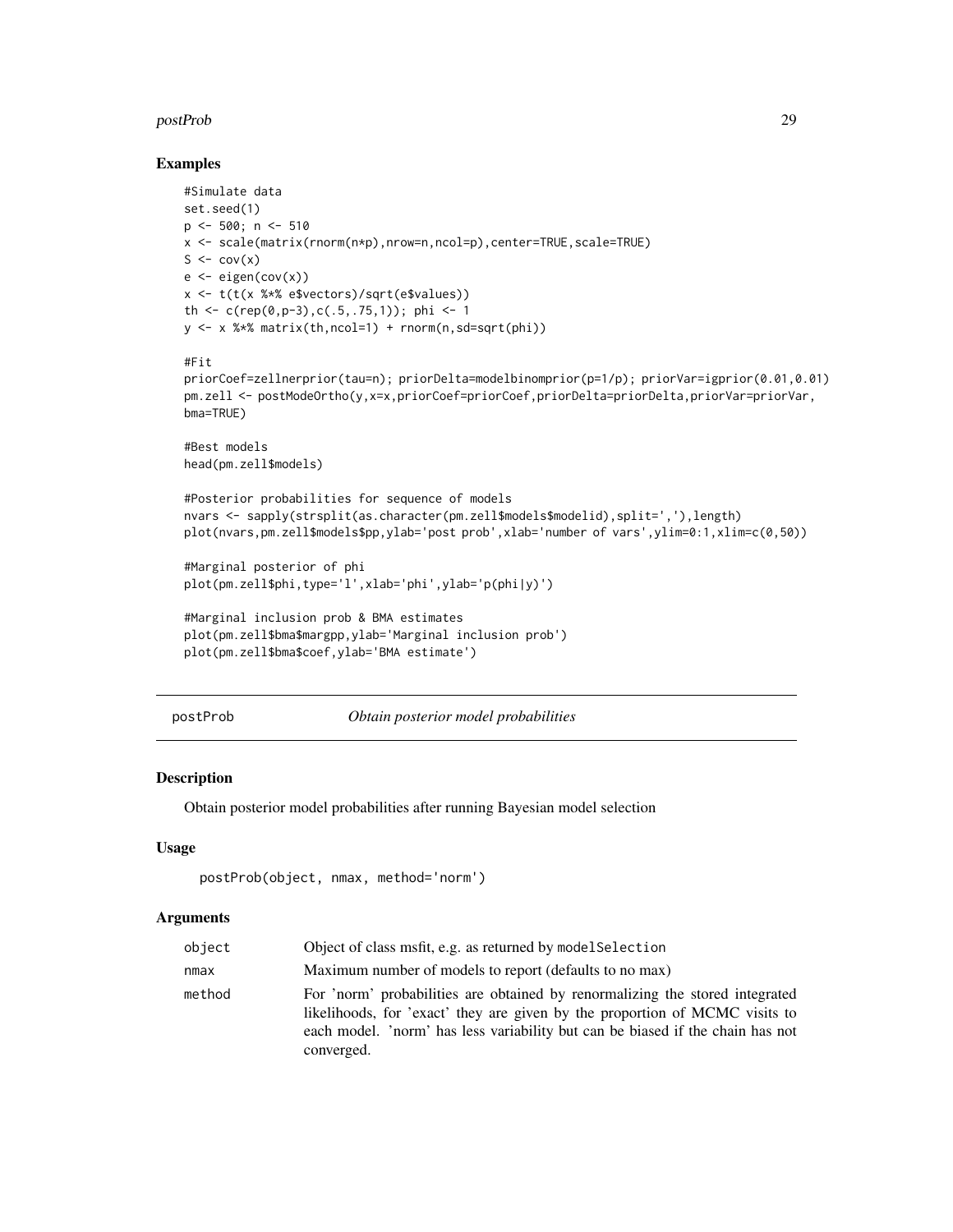# <span id="page-29-0"></span>Value

A data.frame with posterior model probabilities in column pp. Column modelid indicates the indexes of the selected covariates (empty for the null model with no covariates).

## Author(s)

David Rossell

# See Also

[modelSelection](#page-8-1) to perform model selection

# Examples

#See help(modelSelection)

<span id="page-29-1"></span>rnlp *Posterior sampling for Non-Local Priors*

# Description

Gibbs sampler for linear and Cox proportional hazards model under product non-local priors and Zellner's prior. Both sampling conditional on a model and Bayesian model averaging are implemented (see Details).

If x and y not specified samples from non-local priors/posteriors with density proportional to d(theta) N(theta; m, V) are produced, where d(theta) is the non-local penalty term.

#### Usage

rnlp(y, x, m, V, msfit, priorCoef, priorVar=igprior(alpha=0.01,lambda=0.01), niter=10^3, burnin=round(niter/10), thinning=1, pp='norm')

| У            | Vector with observed responses. When $\text{class}(y) == 'Surv'$ sampling is based<br>on the Cox partial likelihood, else a linear model is assumed.                                                         |
|--------------|--------------------------------------------------------------------------------------------------------------------------------------------------------------------------------------------------------------|
| $\mathsf{x}$ | Design matrix with all potential predictors                                                                                                                                                                  |
| m            | Mean for the Normal kernel                                                                                                                                                                                   |
| V            | Covariance for the Normal kernel                                                                                                                                                                             |
| msfit        | Object of class msfit, e.g. as returned by model Selection. If left missing<br>sampling under the full model $y \sim x$ is performed, otherwise posterior model<br>samples in msfit are used.                |
| priorCoef    | Prior distribution for the coefficients. Must be object of class msPriorSpec<br>with slot priorType set to 'coefficients'. Possible values for slot priorDistr<br>are 'pMOM', 'piMOM', 'peMOM' and 'zellner' |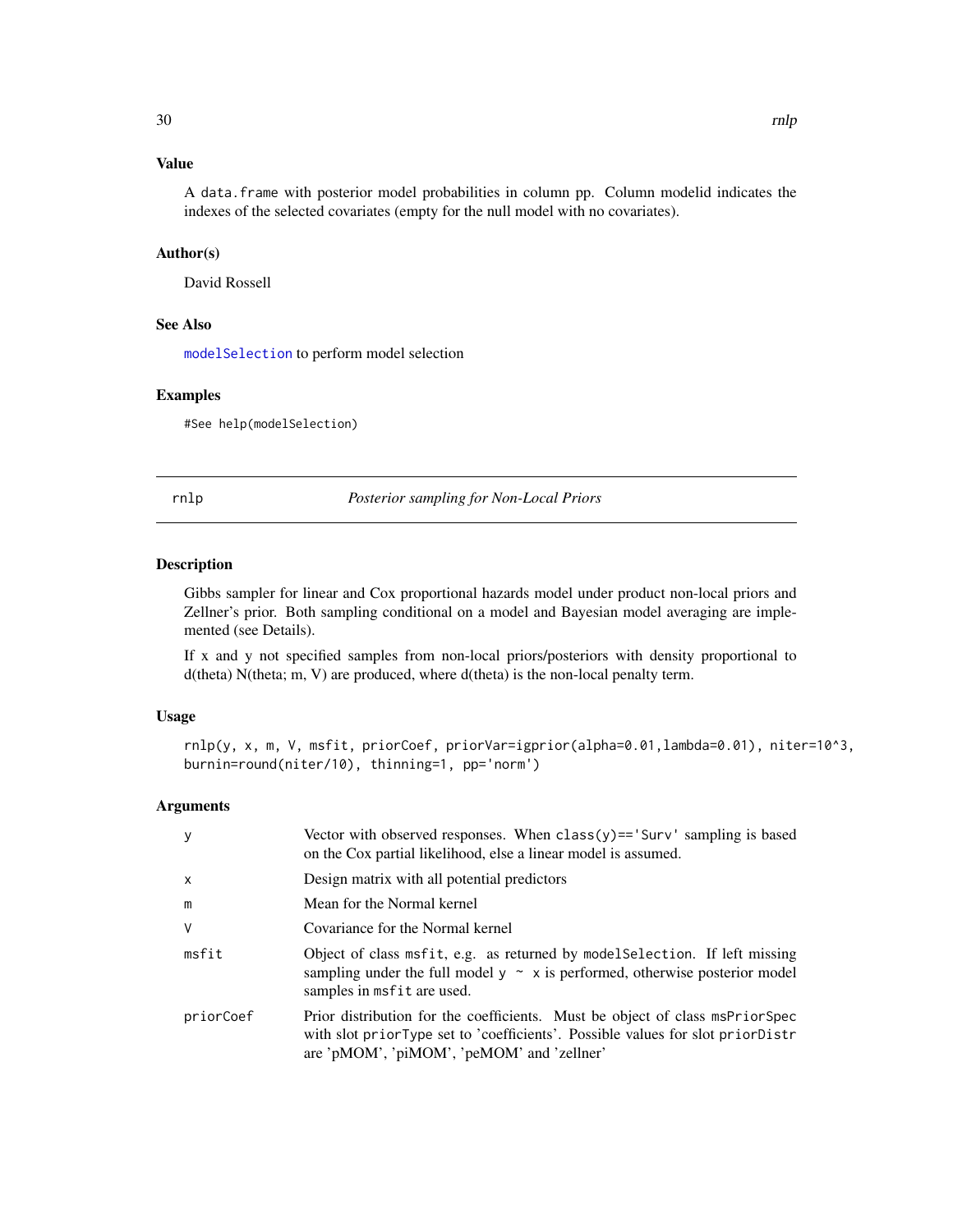<span id="page-30-0"></span>

| Prior on residual variance. Must be object of class msPriorSpec with slot<br>priorType set to 'nuisancePars'. Slot priorDistr must be equal to 'invgamma'                           |
|-------------------------------------------------------------------------------------------------------------------------------------------------------------------------------------|
| Number of MCMC iterations                                                                                                                                                           |
| Number of burn-in MCMC iterations. Defaults to .1*niter. Set to 0 for no<br>burn-in                                                                                                 |
| MCMC thinning factor, i.e. only one out of each thinning iterations are re-<br>ported. Defaults to no thinning                                                                      |
| When msfit is provided this is the method to compute posterior model prob-<br>abilities, which determine the sampled models. Can be 'norm' or 'exact', see<br>postProb for details. |
|                                                                                                                                                                                     |

#### Details

The algorithm is implemented for product MOM (pMOM), product iMOM (piMOM) and product eMOM (peMOM) priors. The algorithm combines an orthogonalization that provides low serial correlation with a latent truncation representation that allows fast sampling.

When y and x are specified sampling is for the linear regression posterior. When argument msfit is left missing, posterior sampling is for the full model regressing y on all covariates in x. When msfit is specified each model is drawn with probability given by postProb(msfit). In this case, a Bayesian Model Averaging estimate of the regression coefficients can be obtained by applying colMeans to the rnlp ouput matrix.

When y and x are left missing, sampling is from a density proportional to  $d$ (theta) N(theta; m,V), where d(theta) is the non-local penalty (e.g. d(theta)=prod(theta $\alpha$ (2r)) for the pMOM prior).

#### Value

Matrix with posterior samples

#### Author(s)

David Rossell

# References

D. Rossell and D. Telesca. Non-local priors for high-dimensional estimation, 2014. http://arxiv.org/pdf/1402.5107v2.pdf

#### See Also

[modelSelection](#page-8-1) to perform model selection and compute posterior model probabilities. For more details on prior specification see [msPriorSpec-class](#page-18-1).

# Examples

```
#Generate data
set.seed(2)
n \le -10^3; tau \le 0.133; x \le -rmvnorm(n, sigma = max(c(2,1,1,2), nrow=2))thtrue \leq c(0.5,1); phitrue \leq 1y \leftarrow \text{thtrue}[1] \star x[, 1] + \text{thtrue}[2] \star x[, 2] + \text{norm}(n, sd = \text{sqrt}(phi) \cdot x
```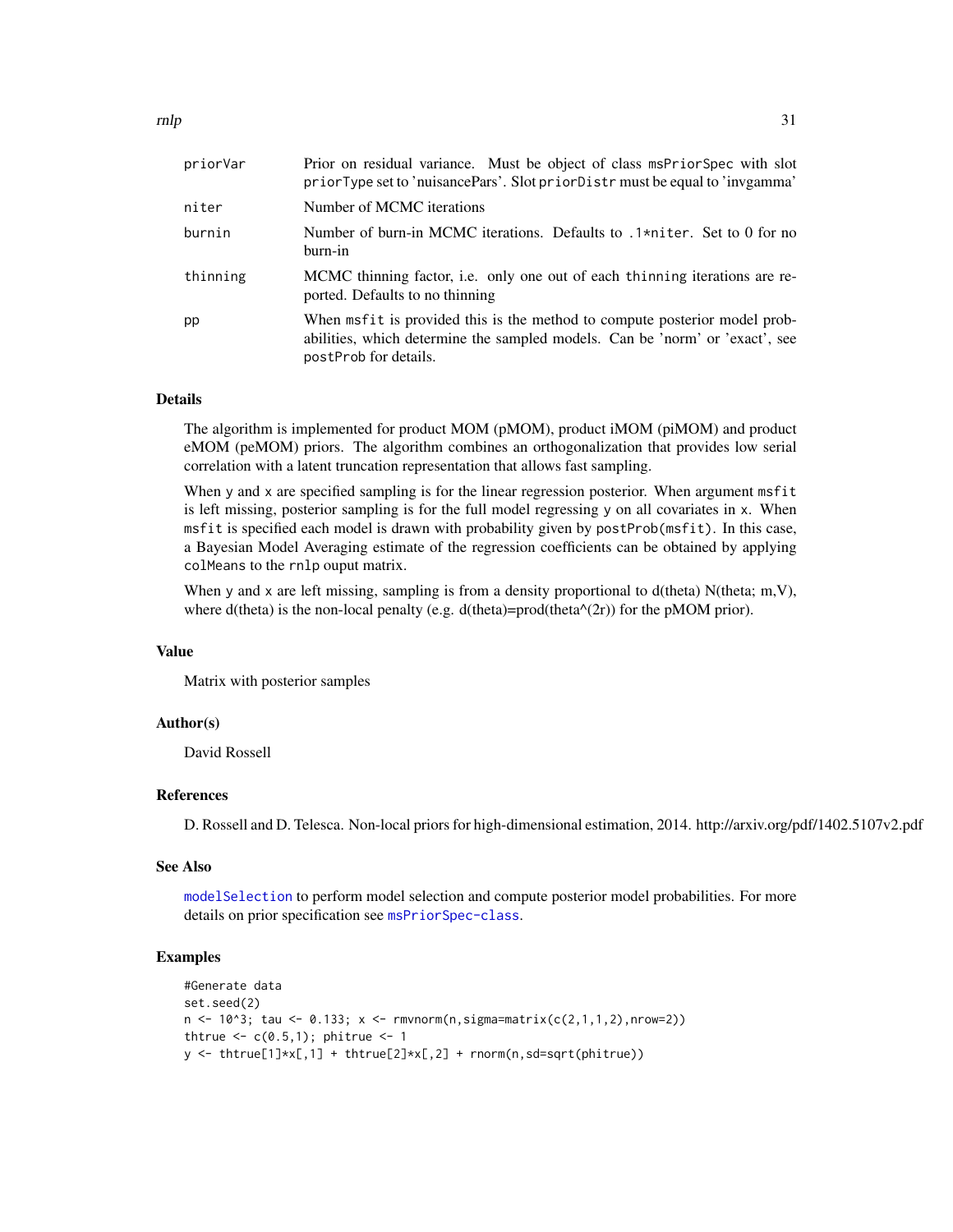```
#Specify prior parameters
priorCoef <- imomprior(tau=1)
priorVar <- igprior(alpha=.01,lambda=.01)
```
th <- rnlp(y=y, x=x, niter=100, priorCoef=priorCoef, priorVar=priorVar) colMeans(th) acf(th[,1])[1]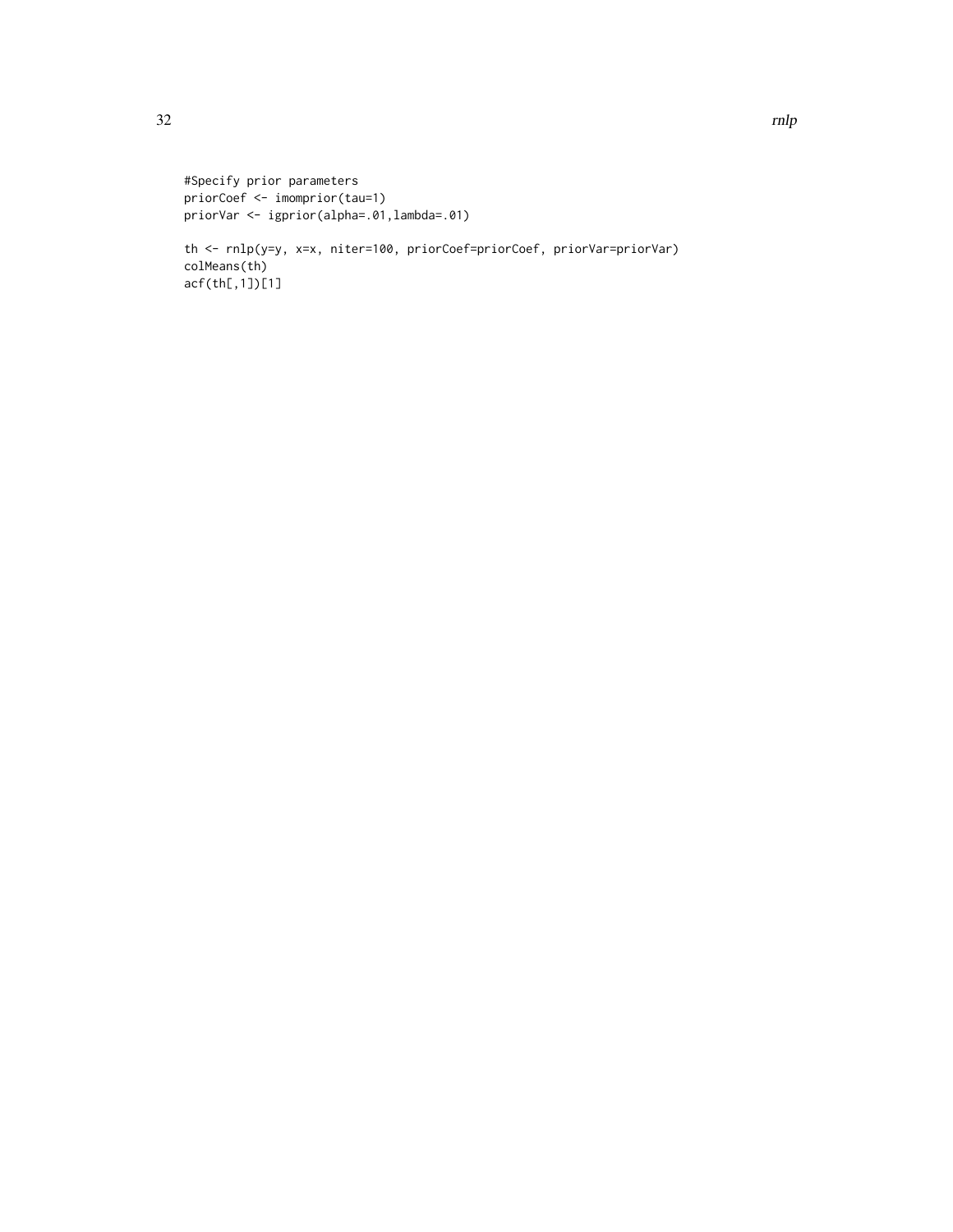# <span id="page-32-0"></span>Index

∗Topic classes msfit-class, [17](#page-16-0) msPriorSpec-class, [19](#page-18-0) ∗Topic datasets hald, [7](#page-6-0) ∗Topic distribution bbPrior, [2](#page-1-0) dalapl, [3](#page-2-0) dmom, [4](#page-3-0) mode2g, [7](#page-6-0) postProb, [29](#page-28-0) rnlp, [30](#page-29-0) ∗Topic distrib eprod, [6](#page-5-0) ∗Topic htest dmom, [4](#page-3-0) mode2g, [7](#page-6-0) modelSelection, [9](#page-8-0) mombf, [13](#page-12-0) momknown, [15](#page-14-0) nlpmarginals, [21](#page-20-0) pmomLM, [23](#page-22-0) postModeOrtho, [27](#page-26-0) ∗Topic models eprod, [6](#page-5-0) modelSelection, [9](#page-8-0) mombf, [13](#page-12-0) momknown, [15](#page-14-0) nlpmarginals, [21](#page-20-0) pmomLM, [23](#page-22-0) postModeOrtho, [27](#page-26-0) postProb, [29](#page-28-0) rnlp, [30](#page-29-0) bbPrior, [2](#page-1-0) binomPrior *(*bbPrior*)*, [2](#page-1-0) dalapl, [3](#page-2-0)

demom *(*dmom*)*, [4](#page-3-0) demom,data.frame-method *(*dmom*)*, [4](#page-3-0) demom,matrix-method *(*dmom*)*, [4](#page-3-0) demom,vector-method *(*dmom*)*, [4](#page-3-0) demom-methods *(*dmom*)*, [4](#page-3-0) dimom, *[8](#page-7-0)* dimom *(*dmom*)*, [4](#page-3-0) dmom, [4,](#page-3-0) *[8](#page-7-0)* emomLM *(*pmomLM*)*, [23](#page-22-0) emomPM *(*pmomLM*)*, [23](#page-22-0) emomprior *(*msPriorSpec-class*)*, [19](#page-18-0) eprod, [6](#page-5-0) g2mode, *[5](#page-4-0)* g2mode *(*mode2g*)*, [7](#page-6-0) hald, [7](#page-6-0) igprior *(*msPriorSpec-class*)*, [19](#page-18-0) imombf, *[8](#page-7-0)*, *[17](#page-16-0)* imombf *(*mombf*)*, [13](#page-12-0) imomknown, *[15](#page-14-0)*, *[23](#page-22-0)* imomknown *(*momknown*)*, [15](#page-14-0) imomprior *(*msPriorSpec-class*)*, [19](#page-18-0) imomunknown, *[15](#page-14-0)*, *[23](#page-22-0)* imomunknown *(*momknown*)*, [15](#page-14-0) mode2g, *[5](#page-4-0)*, [7,](#page-6-0) *[15](#page-14-0)*, *[17](#page-16-0)*, *[23](#page-22-0)* modelbbprior *(*msPriorSpec-class*)*, [19](#page-18-0) modelbinomprior *(*msPriorSpec-class*)*, [19](#page-18-0) modelsearchBlockDiag *(*modelSelection*)*, [9](#page-8-0) modelSelection, [9,](#page-8-0) *[18](#page-17-0)*, *[21](#page-20-0)*, *[23](#page-22-0)*, *[30,](#page-29-0) [31](#page-30-0)* modelunifprior *(*msPriorSpec-class*)*, [19](#page-18-0) mombf, *[8](#page-7-0)*, [13,](#page-12-0) *[17](#page-16-0)* momknown, *[15](#page-14-0)*, [15,](#page-14-0) *[23](#page-22-0)* momprior *(*msPriorSpec-class*)*, [19](#page-18-0) momunknown, *[15](#page-14-0)*, *[23](#page-22-0)*

momunknown *(*momknown*)*, [15](#page-14-0) msfit *(*msfit-class*)*, [17](#page-16-0) msfit-class, [17](#page-16-0) msPriorSpec *(*msPriorSpec-class*)*, [19](#page-18-0) msPriorSpec-class, [19](#page-18-0)